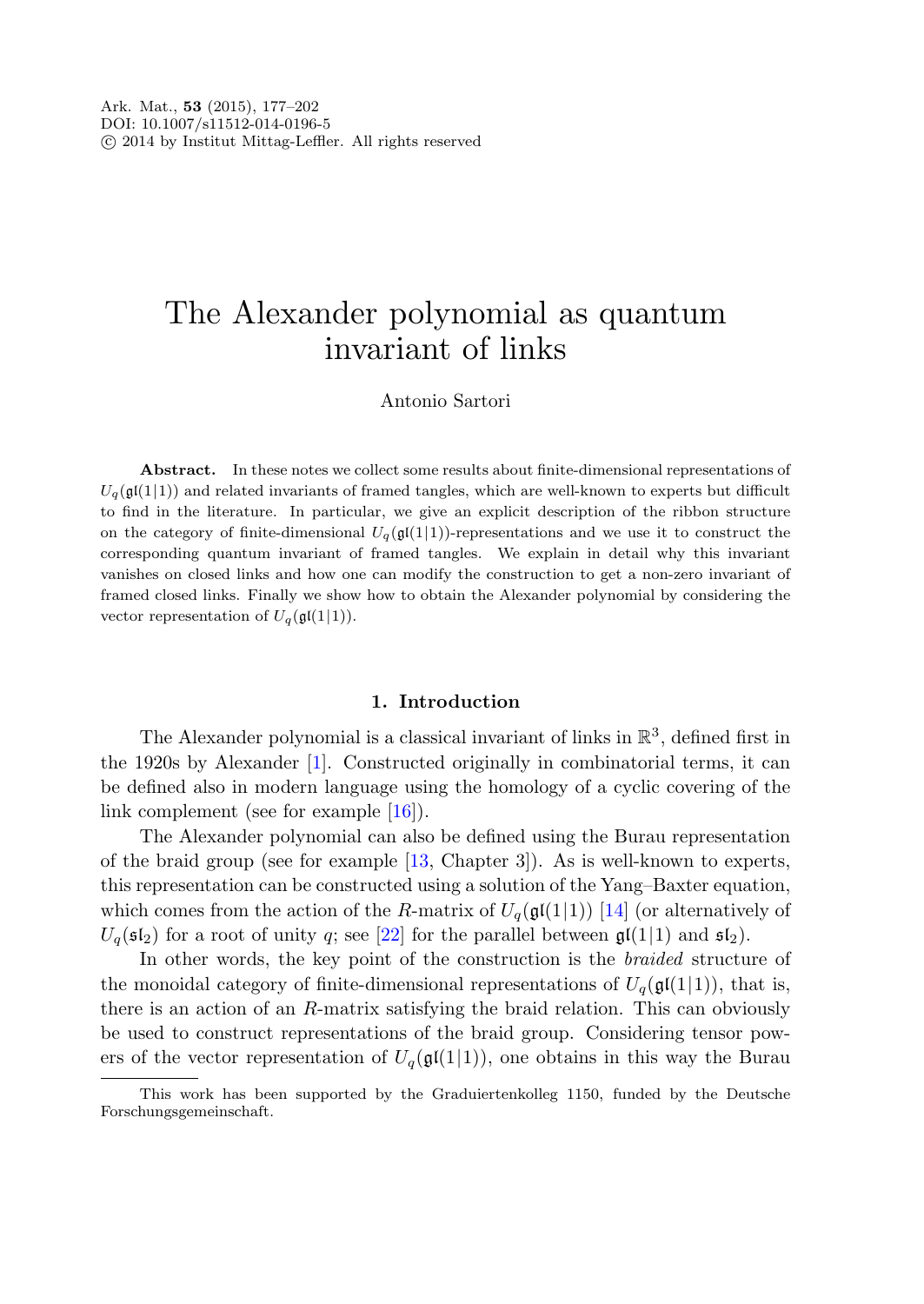representation of the braid group. Given a representation of the braid group, one can extend it to an invariant of links considered as closures of braids by defining a Markov trace.

In these notes, we exploit this construction a bit further, proving that the category of finite-dimensional  $U_q(\mathfrak{gl}(1|1))$ -representations is not only braided, but actually ribbon. A ribbon category is exactly what one needs to use the Reshetikhin– Turaev construction [\[19](#page-25-1)] to get invariants of oriented framed tangles. The advantage of the ribbon structure is that one can consider arbitrary diagrams of links, and not just braid diagrams.

To construct a ribbon structure on the category of modules over some algebra, a possible strategy is to prove that the algebra is actually a ribbon Hopf algebra. Unfortunately, similarly to the case of a classical semisimple Lie algebra, the Hopf algebra  $U_q(\mathfrak{gl}(1|1))$  is not ribbon. We hence consider another version of the quantum enveloping algebra, which we call  $U_{\hbar}(\mathfrak{gl}(1|1))$ , and which is a topological algebra over  $\mathbb{C}[\![\hbar]\!]$ . Roughly speaking, the relation between  $U_q(\mathfrak{gl}(1|1))$  and  $U_{\hbar}(\mathfrak{gl}(1|1))$  is given by setting  $q=e^{\hbar}$ . The price for working with power series pays off, since  $U_{\hbar}(\mathfrak{gl}(1|1))$  is in fact a ribbon Hopf algebra. By a standard argument, we see that the R-matrix and the ribbon element of  $U_{\hbar}(\mathfrak{gl}(1|1))$  act on finite-dimensional representations of  $U_q(\mathfrak{gl}(1|1))$  and hence deduce the ribbon structure of this category.

Given an oriented framed tangle T and a labeling  $\ell$  of the strands of T by finite-dimensional irreducible  $U_q(\mathfrak{gl}(1|1))$ -representations, we then get an invariant  $Q^{\ell}(T)$ , which is a certain  $U_q(\mathfrak{gl}(1|1))$ -equivariant map. In particular, restricting to oriented framed links (viewed as special cases of tangles), we obtain a  $\mathbb{C}(q)$ -valued invariant.

If we label all the strands by the vector representation of  $U_q(\mathfrak{gl}(1|1))$ , an easy calculation shows that the corresponding invariant of oriented framed tangles is actually independent of the framing and hence is an invariant of oriented tangles (as is well-known, the same happens for the ordinary  $\mathfrak{sl}_n$ -invariant).

Unfortunately, when considering invariants of closed links, there is a little problem we have to take care of. Namely, it follows from the fact that the category of finite-dimensional  $U_q(\mathfrak{gl}(1|1))$ -modules is not semisimple (this is true even in the non-quantized case and well-known, see for example [[4\]](#page-24-4) where the blocks of the category of finite-dimensional  $\mathfrak{gl}(m|n)$ -representations are studied in detail) that the invariant  $Q^{\ell}(L)$  is zero for all closed links L (see Proposition [4.4](#page-18-0)). The work-around to avoid this problem is to choose a strand of the link L, cut it and consider the invariant of the framed 1-tangle that is obtained in this way (Theorem [4.6\)](#page-20-0). The resulting invariant will be an element of the endomorphism ring of an irreducible representation (the one that labels the strand being cut); since this ring can be naturally identified with  $\mathbb{C}(q)$ , the invariant that we obtain in this way is actu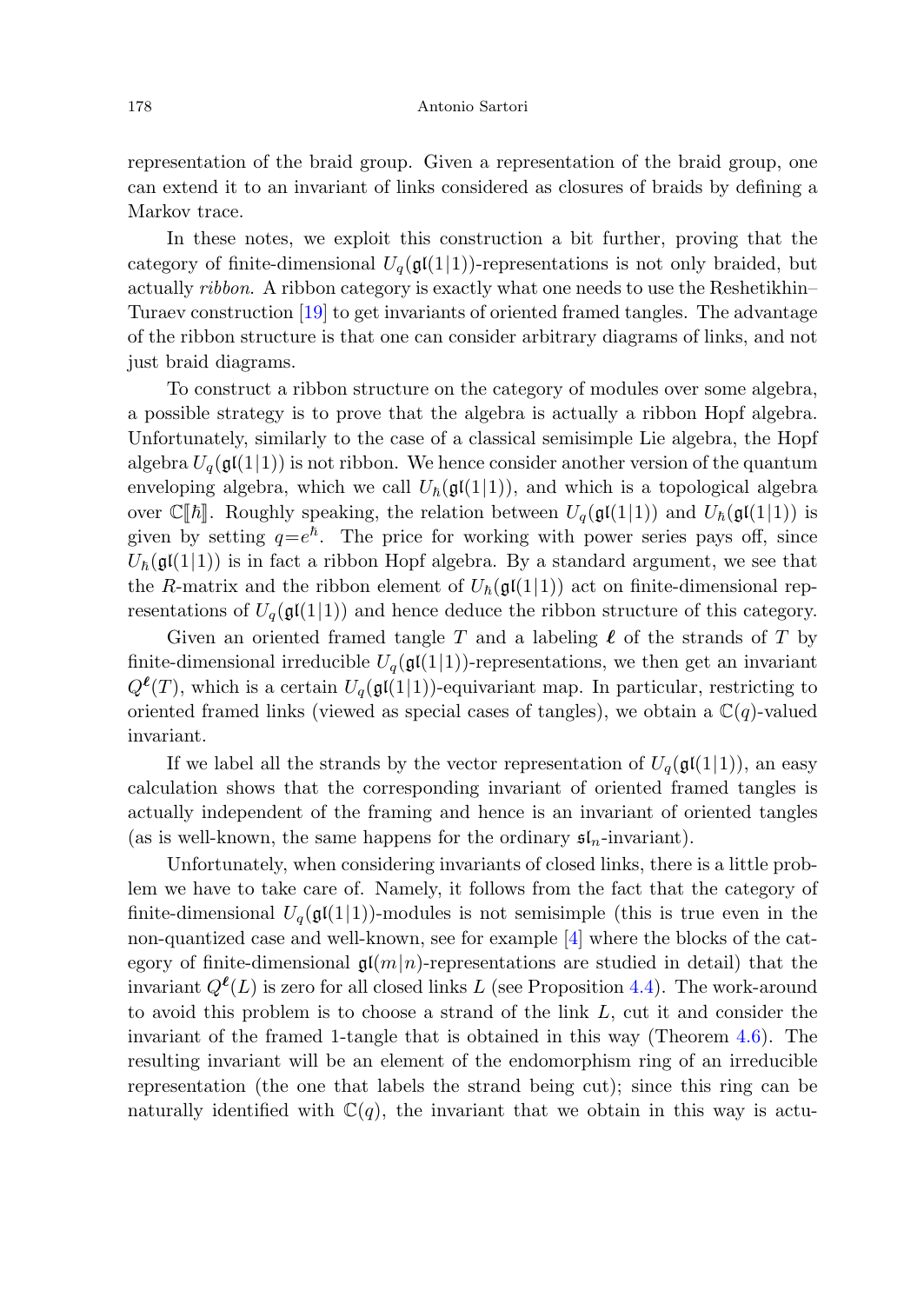ally a rational function. The construction does not depend on the strand we cut, but rather on the representation labeling the strand. In particular for a constant labeling  $\ell$  of all the components of  $L$  we get a true invariant of framed links.

Applying this construction to the constant labeling by the vector representation, one obtains as before an invariant of links. In fact, it is easy to prove that this coincides with the Alexander polynomial (see Theorem [4.10](#page-21-0)).

The structure of these notes is the following. In Section [2](#page-2-0) we define the quantum enveloping superalgebras  $U_q$  and  $U_{\hbar}$  and explicitly describe the ribbon structure of the latter. In Section [3](#page-9-0) we study in detail the category of finite-dimensional representations of  $U_q$ . In Section [4](#page-14-0) we construct the invariants of framed tangles and of links and finally recover the Alexander polynomial as a consequence of the construction. In the appendix we collect two technical results about  $U_{\hbar}$ .

We want to stress that the content of this short note is well-known to experts. Relations between  $U_q(\mathfrak{gl}(1|1))$ , or more generally  $U_q(\mathfrak{gl}(n|n))$ , and the Alexander polynomial have been noticed, studied and generalized by lots of authors (see for example  $[7]–[11]$  $[7]–[11]$  $[7]–[11]$ ,  $[14]$  $[14]$  and  $[20]$  $[20]$  $[20]$ ). In particular, almost everything we write here is a special case of what is analyzed in [[22\]](#page-25-0), where quantum  $\mathfrak{gl}(1|1)$ - and  $\mathfrak{sl}_2$ -invariants associated with arbitrary coloring of tangles are studied in detail. Our aim is to provide, from a purely representation theoretical point of view, a short but complete and self-contained explanation of how the Alexander polynomial arises as quantum invariant corresponding to the vector representation of  $U_q(\mathfrak{gl}(1|1))$ , including a full proof of the ribbon structure of  $U_q(\mathfrak{gl}(1|1))$ .

<span id="page-2-0"></span>Acknowledgements. The present work is part of the author's Ph.D. thesis. The author would like to thank his advisor Catharina Stroppel for her help and support. The author would also like to thank the anonymous referee for many helpful comments.

# 2. The quantum enveloping superalgebras  $U_q$  and  $U_\hbar$

We recall the definition of the quantum enveloping algebra  $U_q = U_q(\mathfrak{gl}(1|1))$  and of its Hopf superalgebra structure. We then define the  $\hbar$ -version  $U_{\hbar} = U_{\hbar}(\mathfrak{gl}(1|1))$ and prove that it is a ribbon Hopf superalgebra.

In the following, as usual, by a superobject (for example vector space, algebra, Lie algebra, module) we will mean a  $\mathbb{Z}/2\mathbb{Z}$ -graded object. If X is such a superobject we will use the notation |x| to indicate the degree of a homogeneous element  $x \in X$ . Elements of degree 0 are called even, while elements of degree 1 are called odd. We stress that whenever we write  $|x|$  we will always be assuming x to be homogeneous.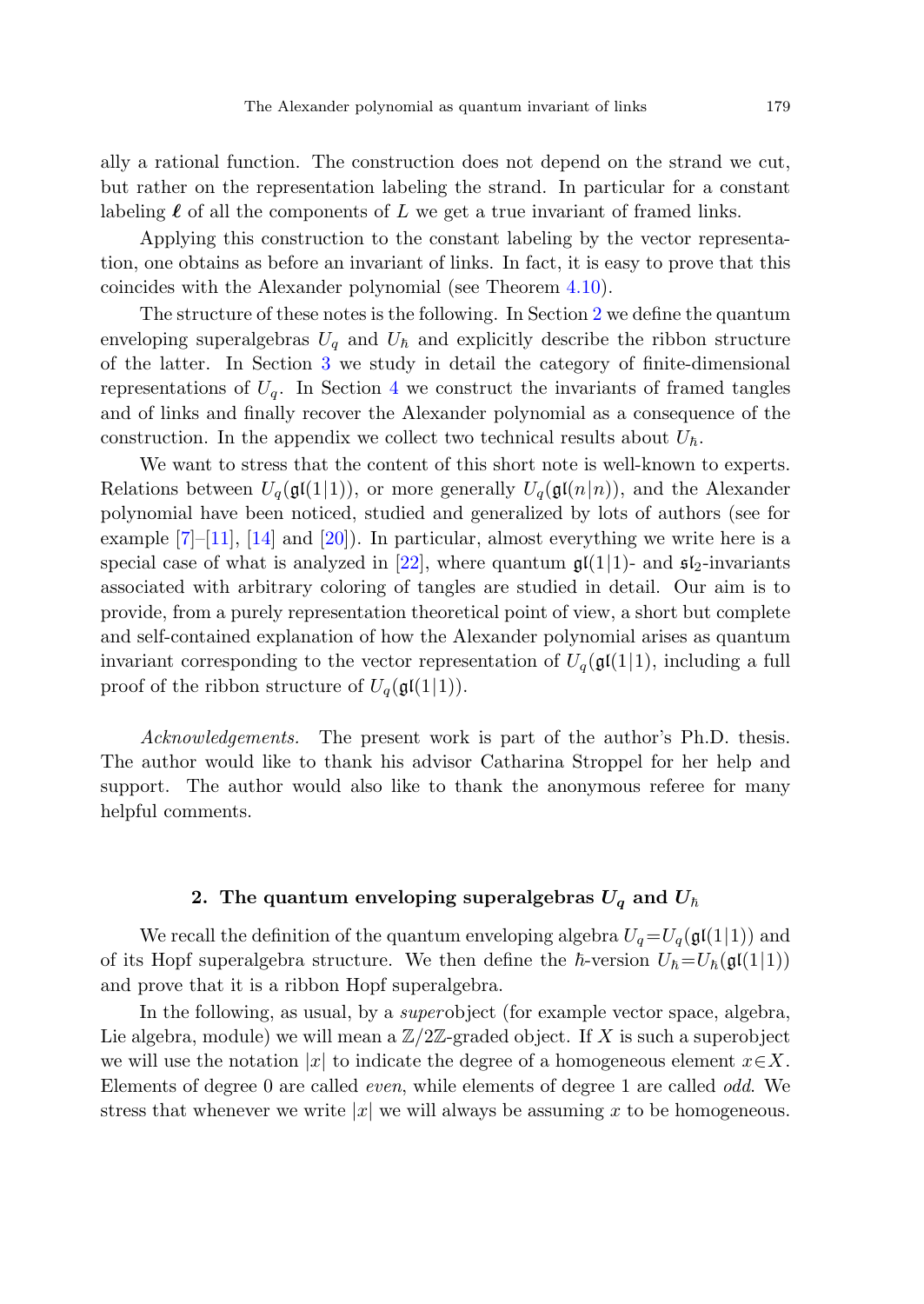Throughout the section we will use some standard facts about Hopf superalgebras. The analogous statements in the non-super setting can be found for example in [\[5](#page-24-7)], [[12\]](#page-24-8) or [[18\]](#page-25-3). The proofs carry directly over to the super case.

## **2.1. The Lie superalgebra gl(1***|***1)**

Let  $\mathbb{C}^{1|1}$  be the 2-dimensional complex vector space with basis  $\{u_0, u_1\}$  viewed as a super vector space by setting  $|u_0|=0$  and  $|u_1|=1$ . The space of linear endomorphisms of  $\mathbb{C}^{1|1}$  inherits a  $\mathbb{Z}/2\mathbb{Z}$ -grading and turns into a Lie superalgebra  $\mathfrak{gl}(1|1)$ with the supercommutator

(2.1) 
$$
[a,b] = ab - (-1)^{|a| |b|} ba.
$$

As a Lie superalgebra,  $\mathfrak{gl}(1|1)$  is four-dimensional and generated by the elements

(2.2) 
$$
h_1 = \begin{pmatrix} 1 & 0 \\ 0 & 0 \end{pmatrix}, \quad h_2 = \begin{pmatrix} 0 & 0 \\ 0 & 1 \end{pmatrix}, \quad e = \begin{pmatrix} 0 & 1 \\ 0 & 0 \end{pmatrix} \text{ and } f = \begin{pmatrix} 0 & 0 \\ 1 & 0 \end{pmatrix}
$$

with  $|h_1|=|h_2|=0$  and  $|e|=|f|=1$ , subject to the defining relations

(2.3) 
$$
[h_1, e] = e, \t[h_1, f] = -f, \t[h_1, h_2] = 0, \t[e, e] = 0,\n[h_2, e] = -e, \t[h_2, f] = f, \t[e, f] = h_1 + h_2, \t[f, f] = 0.
$$

Let  $\mathfrak{h}\subset\mathfrak{gl}(1|1)$  be the Cartan subalgebra consisting of all diagonal matrices. In  $\mathfrak{h}^*$  let  $\{e_1, e_2\}$  be the basis dual to  $\{h_1, h_2\}$ . On  $\mathfrak{h}^*$  we define a non-degenerate symmetric bilinear form by setting on the basis

(2.4) 
$$
(\varepsilon_i, \varepsilon_j) = \begin{cases} 1, & \text{if } i = j = 1, \\ -1, & \text{if } i = j = 2, \\ 0, & \text{if } i \neq j. \end{cases}
$$

The roots of  $\mathfrak{gl}(1|1)$  are  $\alpha = \varepsilon_1 - \varepsilon_2$  and  $-\alpha$ ; we choose  $\alpha$  to be the positive simple root. Denote by P= $\mathbb{Z}\varepsilon_1 \oplus \mathbb{Z}\varepsilon_2 \subset \mathfrak{h}^*$  the weight lattice and by  $\mathsf{P}^* = \mathbb{Z}h_1 \oplus \mathbb{Z}h_2 \subset \mathfrak{h}$  its dual.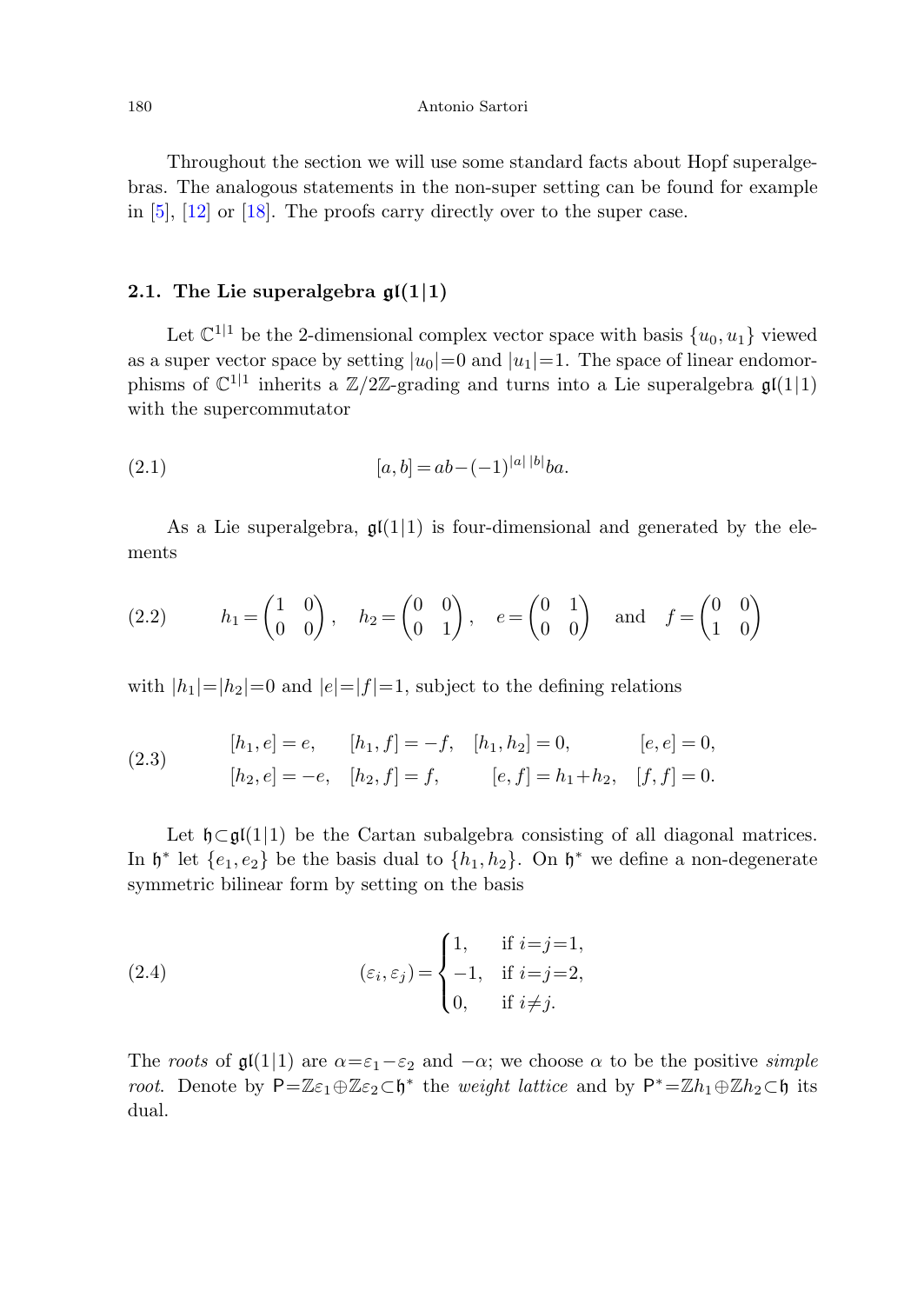# **2.2. The quantum enveloping superalgebra**

The quantum enveloping superalgebra  $U_q = U_q(\mathfrak{gl}(1|1))$  is defined to be the unital superalgebra over  $\mathbb{C}(q)$  with generators E, F and  $\mathbf{q}^h$  ( $h \in \mathsf{P}^*$ ) in degrees  $|\mathbf{q}^h|=0$ and  $|E|=|F|=1$  subject to the relations for  $h, h' \in P^*$ ,

(2.5) 
$$
\mathbf{q}^{0} = 1, \qquad \mathbf{q}^{h} E = q^{\langle h, \alpha \rangle} E \mathbf{q}^{h}, \qquad E F + F E = \frac{K - K^{-1}}{q - q^{-1}},
$$

$$
\mathbf{q}^{h} \mathbf{q}^{h'} = \mathbf{q}^{h+h'}, \quad \mathbf{q}^{h} F = q^{-\langle h, \alpha \rangle} F \mathbf{q}^{h}, \qquad E^{2} = F^{2} = 0,
$$

where  $K = \mathbf{q}^{h_1 + h_2}$ . The elements  $\mathbf{q}^h$ , which for the moment are formal symbols, can be interpreted in terms of exponentials in  $U_{\hbar}(\mathfrak{gl}(1|1))$  (see below). Notice that all elements  $\mathbf{q}^h$  for  $h \in \mathsf{P}^*$  are linear combination of  $\mathbf{q}^{h_1}$  and  $\mathbf{q}^{h_2}$ , so that  $U_q$  is finitely generated. Note also that K is a central element of  $U_q$ , very much in contrast to  $U_q(\mathfrak{sl}_2)$ .

# **2.3. Hopf superalgebras**

We recall that if A is a superalgebra then  $A \otimes A$  can be given a superalgebra structure by declaring  $(a \otimes b)(c \otimes d) = (-1)^{|b| |c|} ac \otimes bd$ . If M and N are Asupermodules, then  $M \otimes N$  becomes an  $A \otimes A$ -supermodule with action

$$
(a\otimes b)\cdot (m\otimes n) = (-1)^{|b||m|} am\otimes bn
$$
 for  $a, b \in A$ ,  $m \in M$  and  $n \in N$ .

A superbialgebra  $B$  over a field  $K$  is then a unital superalgebra, which is also a coalgebra, such that the counit **u**:  $B \rightarrow \mathbb{K}$  and the comultiplication  $\Delta: B \rightarrow B \otimes B$ are homomorphisms of superalgebras (and are homogeneous of degree 0). A Hopf superalgebra H is a superbialgebra equipped with a K-linear antipode  $S: H \rightarrow H$ (homogeneous of degree 0) such that the usual diagram



commutes, where  $\nabla: H\otimes H\to H$  and **1**: K→H are the multiplication and unit of the algebra structure.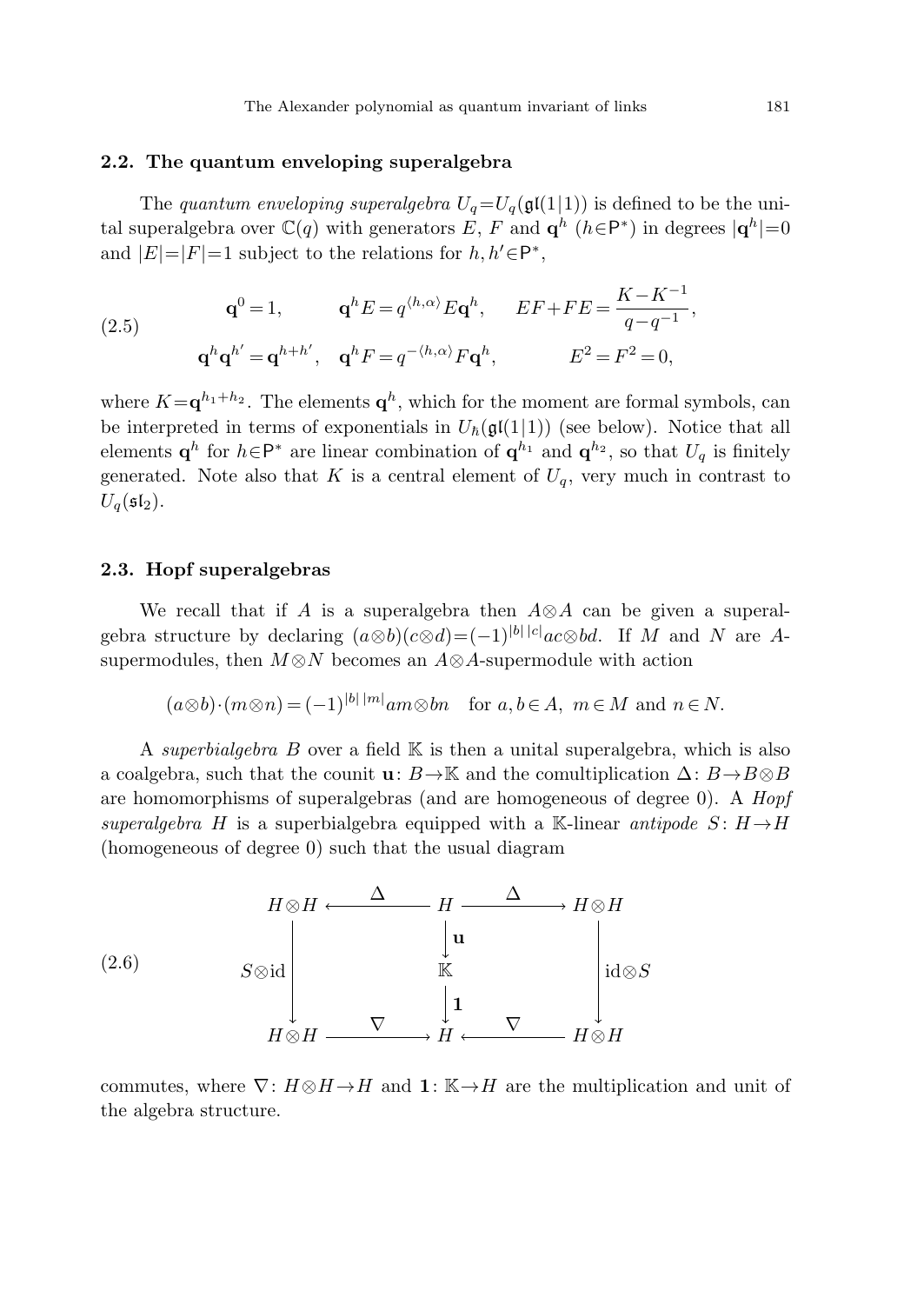If H is a Hopf superalgebra and M and N are (finite-dimensional) H-supermodules, then the comultiplication  $\Delta$  makes it possible to give  $M \otimes N$  an H-module structure by letting

(2.7) 
$$
x \cdot (m \otimes n) = \Delta(x) (m \otimes n) = \sum_{(x)} (-1)^{|x_{(2)}| \, |m|} x_{(1)} m \otimes x_{(2)} n
$$

for  $x\in H$  and  $m\otimes n\in M\otimes N$ , where we use Sweedler notation  $\Delta(x)=\sum_{(x)}x_{(1)}\otimes x_{(2)}$ . Notice in particular that signs appear. The antipode  $S$ , moreover, allows us to turn  $M^*$ =Hom<sub>K</sub> $(M, K)$  into an H-module via

(2.8) 
$$
(x\varphi)(v) = (-1)^{|\varphi| \, |x|} \varphi(S(x)v)
$$

for  $x \in H$  and  $\varphi \in M^*$ . Again, notice that a sign appears. A good rule to keep in mind is that a sign appears whenever an odd element steps over some other odd element. A good reference for sign issues is [[17,](#page-24-9) Chapter 3].

# **2.4. The Hopf superalgebra structure on** *U<sup>q</sup>*

Let us now go back to  $U_q$ . We define a *comultiplication*  $\Delta: U_q \rightarrow U_q \otimes U_q$ , a counit **u**:  $U_q \rightarrow \mathbb{C}(q)$  and an antipode  $S: U_q \rightarrow U_q$  by setting on the generators

<span id="page-5-0"></span>(2.9)  
\n
$$
\Delta(E) = E \otimes K^{-1} + 1 \otimes E, \quad \Delta(F) = F \otimes 1 + K \otimes F,
$$
\n
$$
S(E) = -EK, \qquad S(F) = -K^{-1}F,
$$
\n
$$
\Delta(\mathbf{q}^h) = \mathbf{q}^h \otimes \mathbf{q}^h, \qquad S(\mathbf{q}^h) = \mathbf{q}^{-h},
$$
\n
$$
\mathbf{u}(E) = \mathbf{u}(F) = 0, \qquad \mathbf{u}(\mathbf{q}^h) = 1,
$$

and extending  $\Delta$  and **u** to algebra homomorphisms and S to an algebra antihomomorphism. We have the following result.

**Proposition 2.1.** The maps  $\Delta$ , **u** and S turn  $U_q$  into a Hopf superalgebra.

*Proof.* This is a straightforward calculation.  $\Box$ 

Notice that from the centrality of K it follows that  $S^2=$ id; this is a special property of  $U_q$ , which for instance does not hold in  $U_q(\mathfrak{gl}(m|n))$  for general m and  $n$  (see [[2\]](#page-24-10) for a definition of the general linear quantum supergroup).

We define a *bar involution* on  $U_q$  by setting

(2.10)  $\overline{E} = E, \quad \overline{F} = F, \quad \overline{q^h} = q^{-h} \text{ and } \bar{q} = q^{-1}.$ 

Note that  $\bar{\Delta} = (\bar{\alpha} - \alpha)^{-1} \circ \Delta$ <sup>-</sup> defines another comultiplication on  $U_q$ , and by definition  $\bar{\Delta}(\bar{x}) = \Delta(x)$  for all  $x \in U_q$ .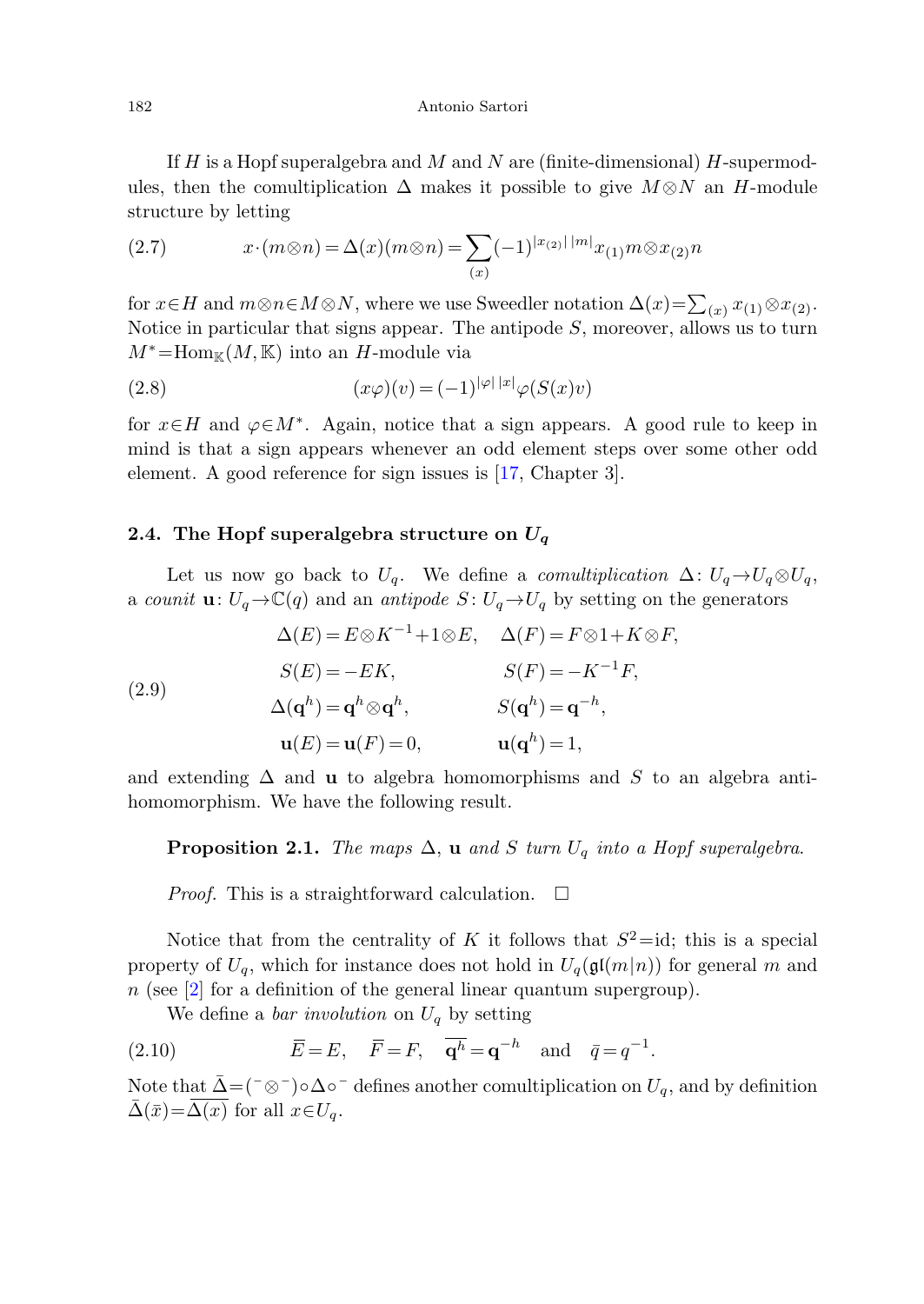# **2.5.** The Hopf superalgebra  $U_{\hbar}$

Our goal is to construct a ribbon category of representations of  $U_q$ , so that we can define link invariants. The main ingredient is the R-matrix. Unfortunately, as usual, it is not possible to construct a universal R-matrix for  $U_q$ ; instead, we need to consider the  $\hbar$ -version of the quantum enveloping superalgebra, which we will denote by  $U_{\hbar}$ , and which is a  $\mathbb{C}[\![\hbar]\!]$ -superalgebra completed with respect to the  $\hbar$ -adical topology. We will prove that  $U_{\hbar}$  is a ribbon algebra. Then, using a standard argument of Tanisaki [[21\]](#page-25-4), we obtain a ribbon structure on the category of finite-dimensional  $U_q$ -representations. For details about topological  $\mathbb{C}[[\hbar]]$ -algebras we refer to [\[12](#page-24-8), Chapter XVI]. We will denote by the symbol  $\otimes$  the *completed* tensor product of tensoriaal  $\mathbb{C}[\mathbb{R}^n]$  also has product of topological  $\mathbb{C}[\![\hbar]\!]$ -algebras.

We define  $U_{\hbar}$  to be the unital  $\mathbb{C}[\hbar]$ -algebra topologically generated by the elements E, F, H<sub>1</sub> and H<sub>2</sub> in degrees  $|H_1|=|H_2|=0$  and  $|E|=|F|=1$  subject to the relations

(2.11) 
$$
H_1 H_2 = H_2 H_1,
$$

$$
H_i E - E H_i = \langle H_i, \alpha \rangle E, \qquad H_i F - F H_i = -\langle H_i, \alpha \rangle F,
$$

$$
E F + F E = \frac{e^{\hbar (H_1 + H_2)} - e^{-\hbar (H_1 + H_2)}}{e^{\hbar} - e^{-\hbar}}, \qquad E^2 = F^2 = 0.
$$

Note that although  $e^{\hbar} - e^{-\hbar}$  is not invertible, it is the product of  $\hbar$  with an invertible element of  $\mathbb{C}[\![\hbar]\!]$ , and hence the fourth relation makes sense.

Although the relation between  $U_q$  and  $U_h$  is technically not easy to formalize (see [\[5](#page-24-7)] for details), one should keep in mind the picture

(2.12) 
$$
q \longleftrightarrow e^{\hbar},
$$

$$
\mathbf{q}^{h_i} \longleftrightarrow e^{\hbar H_i}.
$$

This also explains why we use the symbols  $\mathbf{q}^h$  as generators for  $U_q$ . In the following, we set  $q=e^{\hbar}$  as an element of  $\mathbb{C}[\![\hbar]\!]$  and  $K=e^{\hbar(H_1+H_2)}$  as an element of  $U_{\hbar}$ .

As before, we define a *comultiplication*  $\Delta: U_{\hbar} \to U_{\hbar} \widehat{\otimes} U_{\hbar}$ , a *counit* **u**:  $U_{\hbar} \to \mathbb{C}[[\hbar]]$ <br>so entineds  $S: U_{\hbar} \to U_{\hbar}$  by estting for the generators and an *antipode*  $S: U_{\hbar} \to U_{\hbar}$  by setting for the generators

(2.13)  
\n
$$
\Delta(E) = E \otimes K^{-1} + 1 \otimes E, \quad \Delta(F) = F \otimes 1 + K \otimes F,
$$
\n
$$
S(E) = -EK, \qquad S(F) = -K^{-1}F,
$$
\n
$$
\Delta(H_i) = H_i \otimes 1 + 1 \otimes H_i, \qquad S(H_i) = -H_i,
$$
\n
$$
\mathbf{u}(E) = \mathbf{u}(F) = 0, \qquad \mathbf{u}(H_i) = 0,
$$

and extending  $\Delta$  and **u** to algebra homomorphisms and S to an algebra antihomomorphism. We have the following result.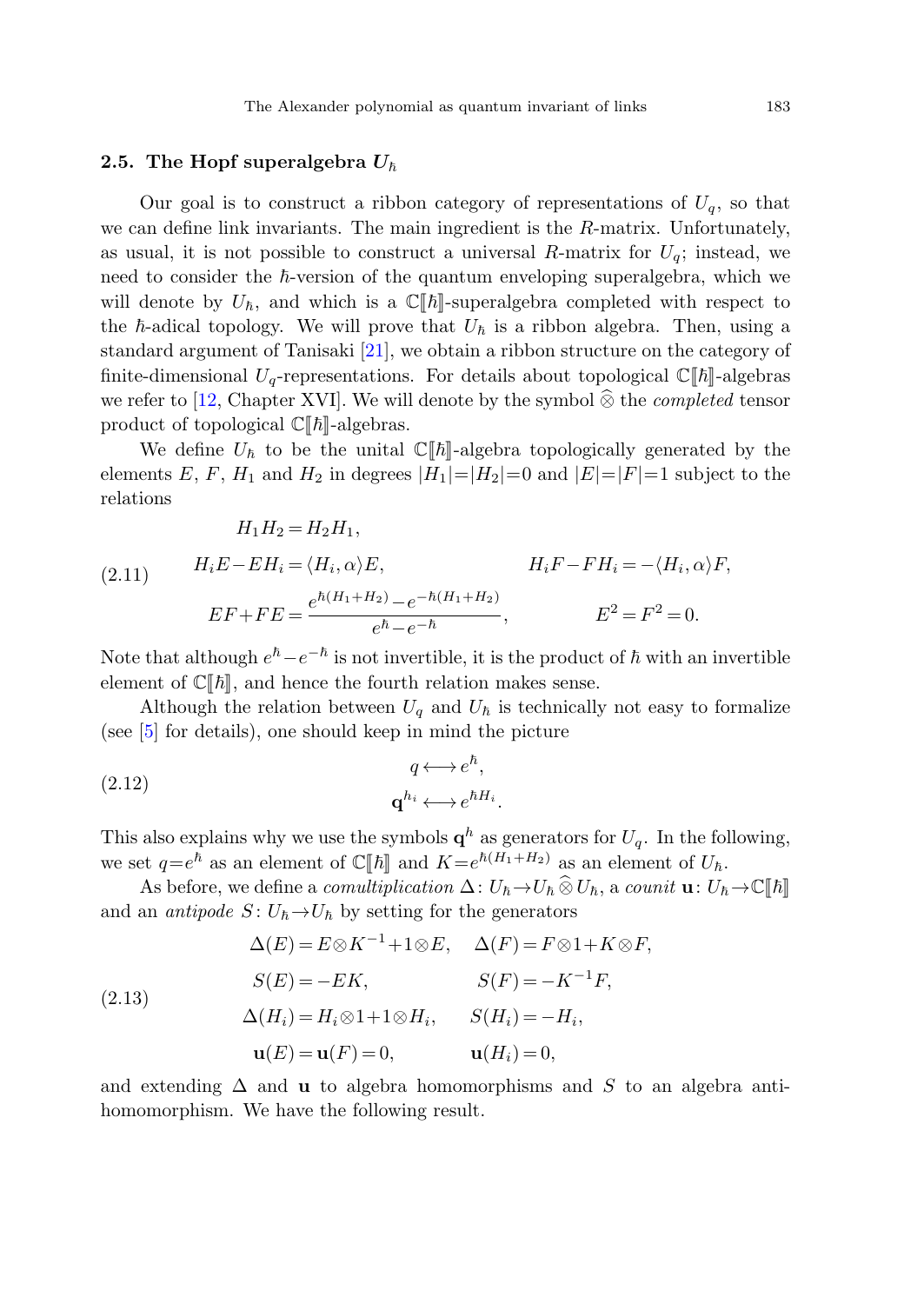**Proposition 2.2.** The maps  $\Delta$ , **u** and S turn  $U_h$  into a Hopf superalgebra.

The proof requires precisely the same calculations as the proof of Proposition [2.1.](#page-5-0) As for  $U_q$ , we define a *bar involution* on  $U_{\hbar}$  by setting

(2.14) 
$$
\overline{E} = E, \quad \overline{F} = F, \quad \overline{H}_i = H_i \quad \text{and} \quad \overline{h} = -\hbar.
$$

As before,  $\bar{\Delta} = (\bar{\sigma}^{\dagger}) \circ \Delta \circ \bar{\sigma}$  defines another comultiplication on  $U_{\hbar}$ , and by definition  $\bar{\Delta}(\bar{x}) = \overline{\Delta(x)}$  for all  $x \in U_{\hbar}$ .

#### **2.6. The braided structure**

<span id="page-7-1"></span>We are going to recall the *braided Hopf superalgebra structure* (cf. [\[18](#page-25-3)] and [\[23\]](#page-25-5)) of  $U_{\hbar}$ . The main ingredient is the universal R-matrix, which has been explicitly computed by Khoroshkin and Tolstoy (cf. [\[15](#page-24-11)]). We adapt their definition to our notation. $(1)$  $(1)$ 

We define  $R = \Theta \Upsilon \in U_{\hbar} \otimes U_{\hbar}$ , where

$$
\Upsilon = e^{\hbar (H_1 \otimes H_1 - H_2 \otimes H_2)},
$$

$$
(2.16) \qquad \Theta = 1 + (q - q^{-1})F \otimes E.
$$

Notice that the expression for  $\Upsilon$  makes sense as an element of the completed tensor product  $U_h \otimes U_h$ . Recall that a vector w in some representation W of  $U_h$  is said<br>to be a weight weter of weight w if  $H_{\text{sym}}/H_{\text{sym}}$  for i=1.2. The element  $\Upsilon$ to be a *weight vector* of *weight*  $\mu$  if  $H_i w = \langle H_i, \mu \rangle w$  for  $i=1,2$ . The element  $\Upsilon$ is then characterized by the property that it acts on a weight vector  $w_1 \otimes w_2$  by  $q^{(\mu_1,\mu_2)} = e^{\hbar(\mu_1,\mu_2)}$ , if  $w_1$  and  $w_2$  have weights  $\mu_1$  and  $\mu_2$  respectively. (2.15)<br>
(2.16)  $\theta = 1 + (q - q^{-1})F \otimes$ <br>
Notation.<sup>(1</sup>)<br>
We define  $R = \Theta \Upsilon \in U_h \hat{\otimes} U_h$ , where<br>
(2.15)  $\Upsilon = e^{\hbar (H_1 \otimes H_1 - H_2 \otimes H_2)}$ <br>
(2.16)  $\Theta = 1 + (q - q^{-1})F \otimes$ <br>
Notice that the expression for  $\Upsilon$  makes sense as an<br>
prod It follows in particular that R is invertible with inverse R<sup>-1</sup>=Y<sup>-1</sup>θ<sup>-1</sup> = Y<sub>0</sub><sup>-1</sup> + (*g*-1θ<sup>-1</sup>)*F*⊗*E*.<br>
(2.16)  $\theta = 1 + (q - q^{-1})F \otimes E$ .<br>
Notice that the expression for  $\Upsilon$  makes sense as an element of the complete

The element  $\Theta$  is called the *quasi R-matrix*; it is easy to check that it satisfies

$$
\overline{\Theta} = \overline{\Theta} \Theta = 1 \otimes 1
$$

<span id="page-7-2"></span><span id="page-7-0"></span>Recall that a bialgebra  $B$  is called *quasi-cocommutative* [[12,](#page-24-8) Definition VIII.2.1] if there exists an invertible element  $R \in B \otimes B$  such that for all  $x \in B$  we have  $\Delta^{\rm op}(x)$ =  $R\Delta(x)R^{-1}$ , where  $\Delta^{op}$  is the opposite comultiplication  $\Delta^{op} = \sigma \circ \Delta$  with  $\sigma(a\otimes b)$ =  $(-1)^{|a| |b|} (b \otimes a).$ 

**Lemma 2.3.** For all  $x \in U_h$  we have

(2.18) 
$$
R\Delta(x) = \Delta^{\text{op}}(x)R.
$$

Hence the Hopf algebra  $U_{\hbar}$  is quasi-cocommutative.

 $(1)$  Our comultiplication is the opposite of  $[15]$ , and hence we have to take the opposite R-matrix, cf. also [[12](#page-24-8), Chapter 8].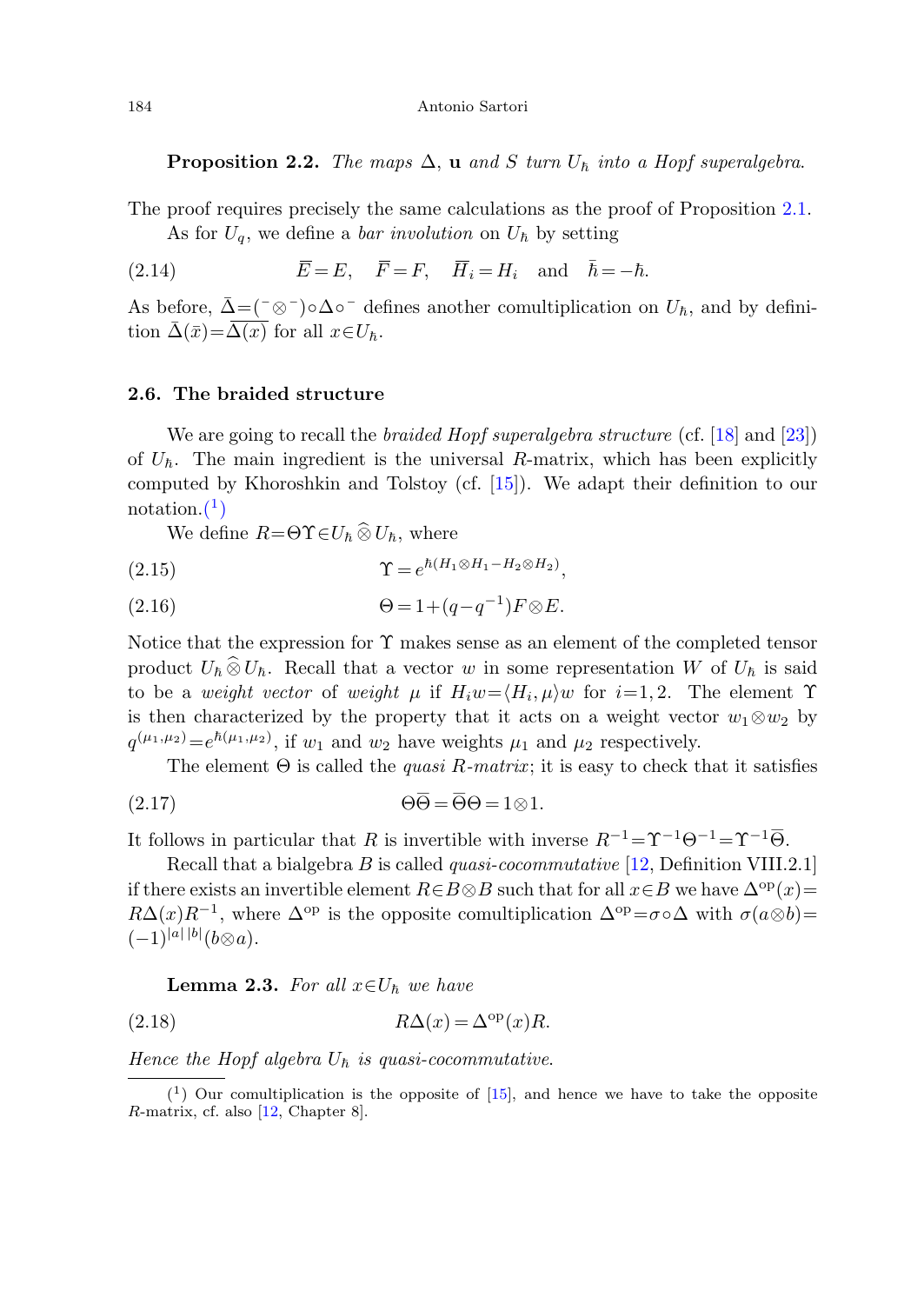Proof. Using Lemma [A.1](#page-22-0) we compute

$$
R\Delta(x) = \Theta \Upsilon \Delta(x) = \Theta \bar{\Delta}^{\text{op}}(x) \Upsilon = \Delta^{\text{op}}(x) \Theta \Upsilon = \Delta^{\text{op}}(x) R. \quad \Box
$$

A quasi-cocommutative Hopf algebra is braided or quasi-triangular if the following quasi-triangularity identities hold:

$$
(2.19) \qquad (\Delta \otimes id)(R) = R_{13}R_{23} \quad \text{and} \quad (id \otimes \Delta)(R) = R_{13}R_{12}.
$$

In this case, the element  $R$  is a universal  $R$ -matrix.

**Proposition 2.4.** The Hopf superalgebra  $U_{\hbar}$  is braided.

Proof. Since

$$
(\Delta \otimes id)(\Upsilon) = e^{\hbar (H_1 \otimes 1 \otimes H_1 + 1 \otimes H_1 \otimes H_1 - H_2 \otimes 1 \otimes H_2 - 1 \otimes H_2 \otimes H_2)} = \Upsilon_{13}\Upsilon_{23}
$$

we can compute using Lemma [A.2,](#page-23-0)

$$
(\Delta \otimes id)(R) = (\Delta \otimes id)(\Theta)(\Delta \otimes id)(\Upsilon) = \Theta_{13} \Upsilon_{13} \Theta_{23} \Upsilon_{13}^{-1} \Upsilon_{13} \Upsilon_{23} = R_{13} R_{23}.
$$

Similarly we get  $(id \otimes \Delta)(R) = R_{13}R_{12}$ .  $\Box$ 

As an easy consequence of the braided structure, the following Yang–Baxter equation holds (see  $[12,$  $[12,$  Theorem VIII.2.4] or  $[5,$  $[5,$  Proposition 4.2.7]):

$$
(2.20) \t\t R_{12}R_{13}R_{23} = R_{23}R_{13}R_{12}.
$$

# **2.7. The ribbon structure**

Write  $R = \sum_r a_r \otimes b_r$  and define

(2.21) 
$$
u = \sum_{r} (-1)^{|a_r| |b_r|} S(b_r) a_r \in U_{\hbar}.
$$

Then (cf.  $[5,$  $[5,$  Proposition 4.2.3]) u is invertible and

(2.22) 
$$
S^2(x) = uxu^{-1} \text{ for all } x \in U_{\hbar}.
$$

In our case, in particular, since  $S^2$  = id, the element u is central. By an easy explicit computation, we have

(2.23) 
$$
u = (1 + (q - q^{-1})EKF)e^{\hbar(H_2^2 - H_1^2)}
$$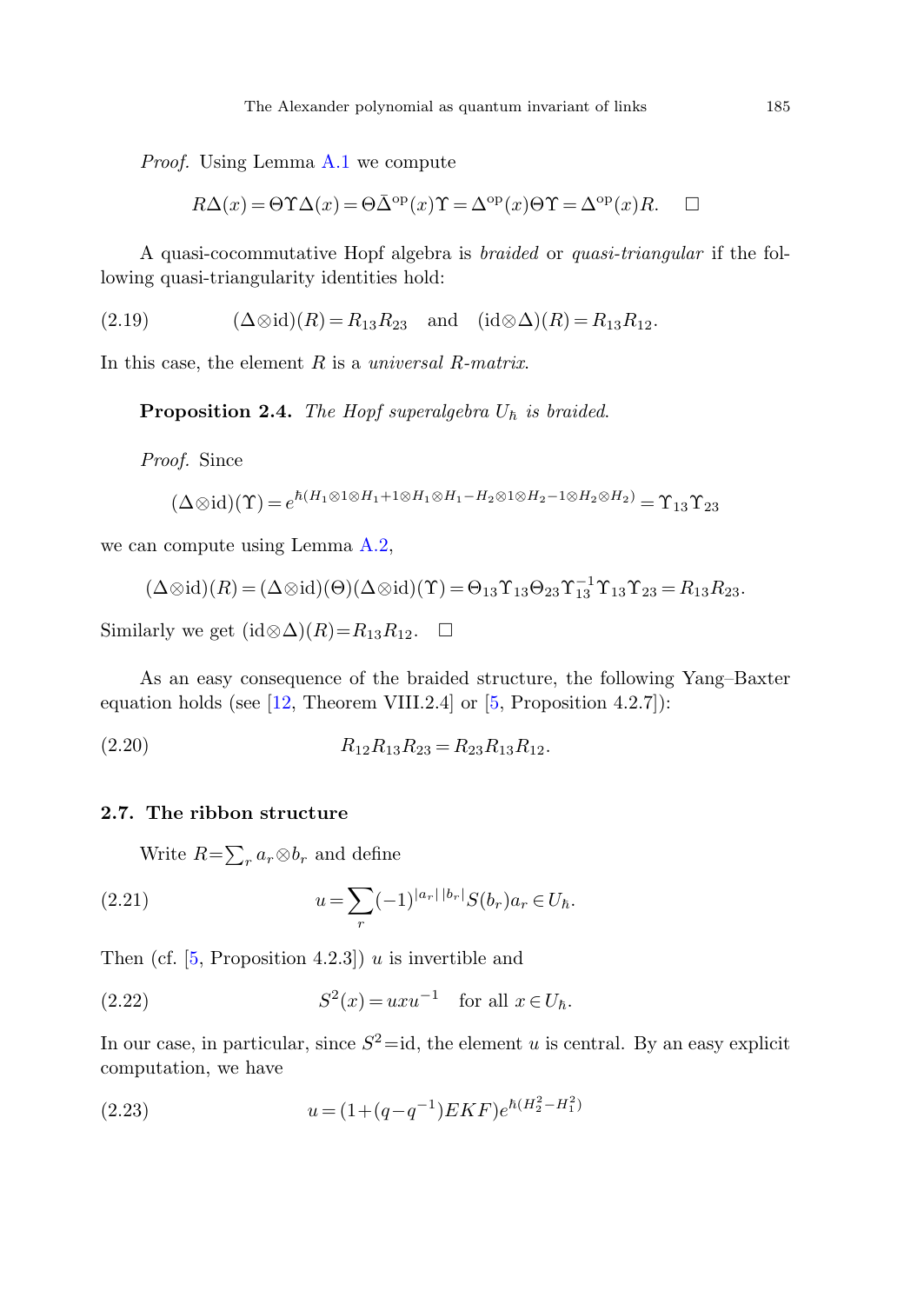and

(2.24) 
$$
S(u) = e^{\hbar (H_2^2 - H_1^2)} (1 - (q - q^{-1}) F K^{-1} E).
$$

We recall that a braided Hopf superalgebra  $A$  is *ribbon* (cf.  $[18,$  $[18,$  Chapter 4 $]$  or [\[5](#page-24-7), Section 4.2.C]) if there is an even central element  $v \in A$  such that

(2.25) 
$$
v^2 = uS(u)
$$
,  $\mathbf{u}(v) = 1$ ,  $S(v) = v$  and  $\Delta(v) = (R_{21}R_{12})^{-1}(v \otimes v)$ .

In  $U_{\hbar}$  let

(2.26) 
$$
v = K^{-1}u = uK^{-1} = (K^{-1} + (q - q^{-1})EF)e^{\hbar(H_{2}^{2} - H_{1}^{2})}.
$$

Then we have the following result.

**Proposition 2.5.** With v as above,  $U_h$  is a ribbon Hopf superalgebra.

*Proof.* Since both u and  $K^{-1}$  are central, so is v. Let us check that  $S(u)$ =  $uK^{-2}$ . Indeed we have

$$
u = (1 + (q - q^{-1})EFK)e^{\hbar(H_2^2 - H_1^2)}
$$
  
\n
$$
= e^{\hbar(H_2^2 - H_1^2)}(1 + (q - q^{-1})EFK)
$$
  
\n
$$
= e^{\hbar(H_2^2 - H_1^2)}(1 + (K - K^{-1})K - (q - q^{-1})FEK)
$$
  
\n
$$
= e^{\hbar(H_2^2 - H_1^2)}(K^2 - (q - q^{-1})FEK)
$$
  
\n
$$
= S(u)K^2.
$$

<span id="page-9-0"></span>It then follows immediately that  $v^2=u^2K^{-2}=uS(u)$  and that  $S(v)=S(u)K=$  $uK^{-1}=v.$ 

The relations  $\Delta(v)=(R_{21}R_{12})^{-1}(v\otimes v)$  and **u** $(v)=1$  follow from analogous relations for  $u$ , which hold for every quasi-triangular Hopf superalgebra (see [[18,](#page-25-3) Proposition 4.3]).  $\Box$ 

# **3. Representations**

We define a parity function  $|\cdot|: \mathsf{P}\to\mathbb{Z}/2\mathbb{Z}$  on the weight lattice by setting  $|\varepsilon_1|=0$  and  $|\varepsilon_2|=1$  and extending additively. By a representation of  $U_q$  we mean from now on a finite-dimensional  $U_q$ -supermodule with a decomposition into weight spaces  $M = \bigoplus_{\lambda \in P} M_{\lambda}$  with integral weights  $\lambda \in P$ , such that  $\mathbf{q}^h$  acts as  $q^{\langle h, \lambda \rangle}$  on  $M_{\lambda}$ . We suppose further that M is  $\mathbb{Z}/2\mathbb{Z}$ -graded, and that the grading is uniquely determined by the requirement that  $M_{\lambda}$  is in degree  $|\lambda|$ .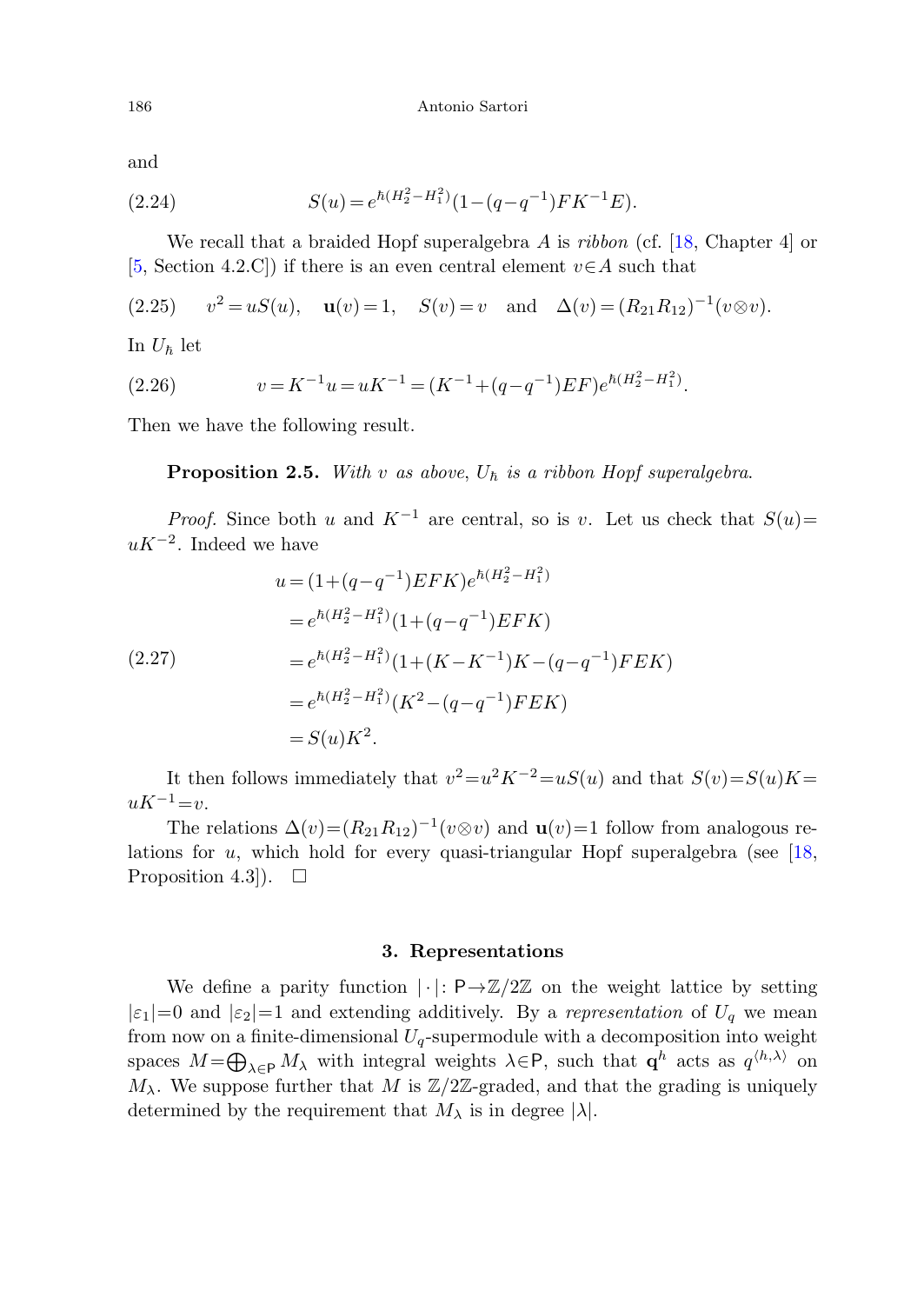#### **3.1. Irreducible representations**

It is not difficult to find all simple representations: up to isomorphism they are indexed by their highest weight  $\lambda \in P$ . If  $\lambda \in Ann(h_1+h_2)$ , then the simple representation with highest weight  $\lambda$  is one-dimensional, generated by a vector  $v^{\lambda}$  in degree  $|v^{\lambda}|=|\lambda|$  with

(3.1) 
$$
Ev^{\lambda} = 0
$$
,  $Fv^{\lambda} = 0$ ,  $\mathbf{q}^{h}v^{\lambda} = q^{\langle h, \lambda \rangle}v^{\lambda}$  and  $Kv^{\lambda} = v^{\lambda}$ .

We will denote this representation by  $\mathbb{C}(q)$ , to emphasize that it is just a copy of  $\mathbb{C}(q)$  on which the action is twisted by the weight  $\lambda$ . In particular for  $\lambda=0$  we have the trivial representation  $\mathbb{C}(q)_0$ , that we will simply denote by  $\mathbb{C}(q)$  below.

If  $\lambda \notin \text{Ann}(h_1+h_2)$  then the simple representation  $L(\lambda)$  with highest weight  $\lambda$ is two-dimensional; we denote by  $v_0^{\lambda}$  its highest weight vector. Let us also introduce the following notation that will be useful later:

(3.2) 
$$
q^{\lambda} = q^{\langle h_1 + h_2, \lambda \rangle} \quad \text{and} \quad [\lambda] = [\langle h_1 + h_2, \lambda \rangle],
$$

where, as usual,  $[k]$  is the quantum number defined by

<span id="page-10-0"></span>(3.3) 
$$
[k] = \frac{q^k - q^{-k}}{q - q^{-1}} = q^{-k+1} + q^{-k+3} + \dots + q^{k-3} + q^{k-1}.
$$

Even though the second equality holds only for  $k>0$ , we define [k] for all integers k using the first equality; in particular we have  $[-k] = -[k]$ .

Then  $L(\lambda) = \mathbb{C}(q) \langle v_0^{\lambda} \rangle \oplus \mathbb{C}(q) \langle v_1^{\lambda} \rangle$  with  $|v_0^{\lambda}| = |\lambda|, |v_1^{\lambda}| = |\lambda| + 1$  and

(3.4)

$$
Ev_0^{\lambda} = 0, \t Fv_0^{\lambda} = [\lambda]v_1^{\lambda}, \t \mathbf{q}^h v_0^{\lambda} = q^{\langle h, \lambda \rangle} v_0^{\lambda}, \t Kv_0^{\lambda} = q^{\lambda}v_0^{\lambda},
$$
  

$$
Ev_1^{\lambda} = v_0^{\lambda}, \t Fv_1^{\lambda} = 0, \t \mathbf{q}^h v_1^{\lambda} = q^{\langle h, \lambda - \alpha \rangle} v_1^{\lambda}, \t Kv_1^{\lambda} = q^{\lambda}v_1^{\lambda}.
$$

Remark 3.1. As a remarkable property of  $U_q$ , we notice that since  $E^2 = F^2 = 0$ all simple  $U_q$ -modules (even the ones with non-integral weights) are finite-dimensional. In fact, formulas  $(3.4)$  $(3.4)$  define two-dimensional simple  $U_q$ -modules for all complex weights  $\lambda \in \mathbb{C} \varepsilon_1 \oplus \mathbb{C} \varepsilon_2$  such that  $\langle h_1 + h_2, \lambda \rangle \neq 0$ .

From now on, we set

(3.5) 
$$
P' = \{ \lambda \in P \mid \lambda \notin \text{Ann}(h_1 + h_2) \}
$$

and we will mostly consider two-dimensional simple representations  $L(\lambda)$  for  $\lambda \in \mathsf{P}'$ . Also,  $P^{\pm} = {\lambda \in P | h_1 + h_2, \lambda \geq 0}$  will be the set of positive/negative weights and  $P' = P^+ \sqcup P^-$ .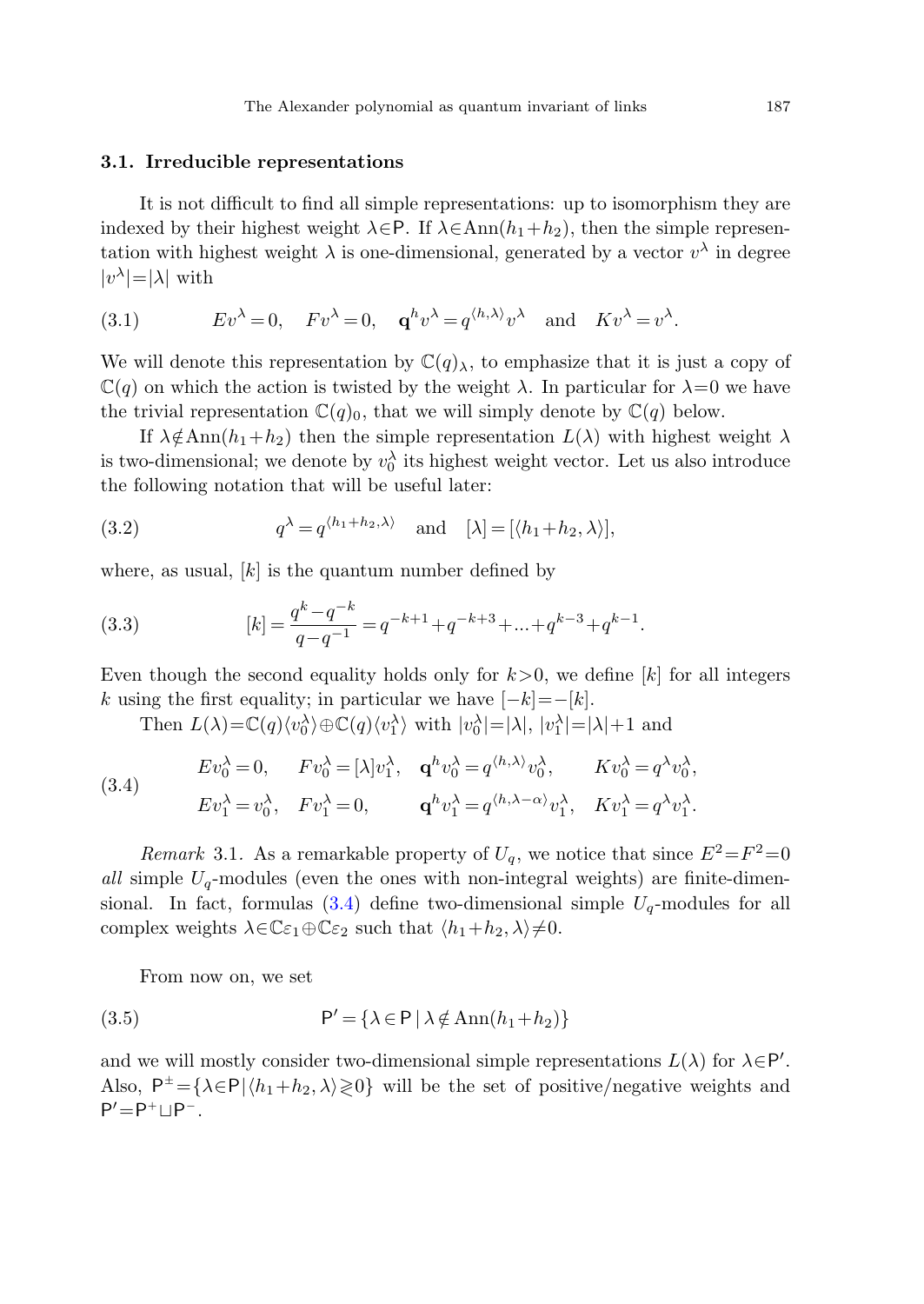Remark 3.2. Note that in analogy with the classical Lie algebra situation, we can set  $\alpha^{\vee} = h_1 + h_2$ . Then e, f and  $\alpha^{\vee}$  generate the Lie superalgebra  $\mathfrak{sl}(1|1)$  inside  $\mathfrak{gl}(1|1)$ . We work with  $\mathfrak{gl}(1|1)$  and not with  $\mathfrak{sl}(1|1)$  since the latter is not reductive, but nilpotent.

# <span id="page-11-4"></span>**3.2. Decomposition of tensor products**

<span id="page-11-0"></span>The following lemma is the first step to decompose a tensor product of  $U_q$ representations.

**Lemma 3.3.** Let  $\lambda, \mu \in \mathsf{P}'$ , and suppose also  $\lambda + \mu \in \mathsf{P}'$ . Then

<span id="page-11-1"></span>(3.6)  $L(\lambda) \otimes L(\mu) \cong L(\lambda + \mu) \oplus L(\lambda + \mu - \alpha).$ 

Proof. Under our assumptions, the vectors

(3.7) 
$$
E(v_1^{\lambda} \otimes v_1^{\mu}) = v_0^{\lambda} \otimes q^{-\mu} v_1^{\mu} + (-1)^{|\lambda|+1} v_1^{\lambda} \otimes v_0^{\mu},
$$

<span id="page-11-2"></span>(3.8) 
$$
F(v_0^{\lambda} \otimes v_0^{\mu}) = [\lambda]v_1^{\lambda} \otimes v_0^{\mu} + (-1)^{|\lambda|}q^{\lambda}v_0^{\lambda} \otimes [\mu]v_1^{\mu}
$$

<span id="page-11-3"></span>are linearly independent. One can easily verify that  $v_1^{\lambda} \otimes v_1^{\mu}$  and  $E(v_1^{\lambda} \otimes v_1^{\mu})$  span a module isomorphic to  $L(\lambda+\mu-\alpha)$ , while  $v_0^{\lambda} \otimes v_0^{\mu}$  and  $F(v_0^{\lambda} \otimes v_0^{\mu})$  span a module isomorphic to  $L(\lambda+\mu)$ .  $\Box$ 

On the other hand, we have the following result.

**Lemma 3.4.** Let  $\lambda, \mu \in \mathsf{P}'$  and suppose that  $\lambda + \mu \in \text{Ann}(h_1 + h_2)$ . Then the representation  $M = L(\lambda) \otimes L(\mu)$  is indecomposable and has a filtration

$$
(3.9) \t\t 0 = M_0 \subset M_1 \subset M_2 \subset M
$$

with successive quotients

(3.10) 
$$
M_1 \cong \mathbb{C}(q)_{\nu}, \quad M_2/M_1 \cong \mathbb{C}(q)_{\nu-\alpha} \oplus \mathbb{C}(q)_{\nu+\alpha} \quad \text{and} \quad M/M_2 \cong \mathbb{C}(q)_{\nu},
$$

where  $\nu = \lambda + \mu - \alpha$ .

Moreover, 
$$
L(\lambda') \otimes L(\mu') \cong L(\lambda) \otimes L(\mu)
$$
 for any  $\lambda', \mu' \in P'$  such that  $\lambda' + \mu' = \lambda + \mu$ .

*Proof.* Since  $\lambda + \mu \in \text{Ann}(h_1 + h_2)$  we have  $q^{\lambda} = q^{-\mu}$  and  $[\lambda] = -[\mu]$ . Using [\(3.7\)](#page-11-0) and ([3.8\)](#page-11-1) we get that

(3.11) 
$$
F(v_0^{\lambda} \otimes v_0^{\mu}) = (-1)^{|\lambda|+1} [\lambda] E(v_1^{\lambda} \otimes v_1^{\mu}).
$$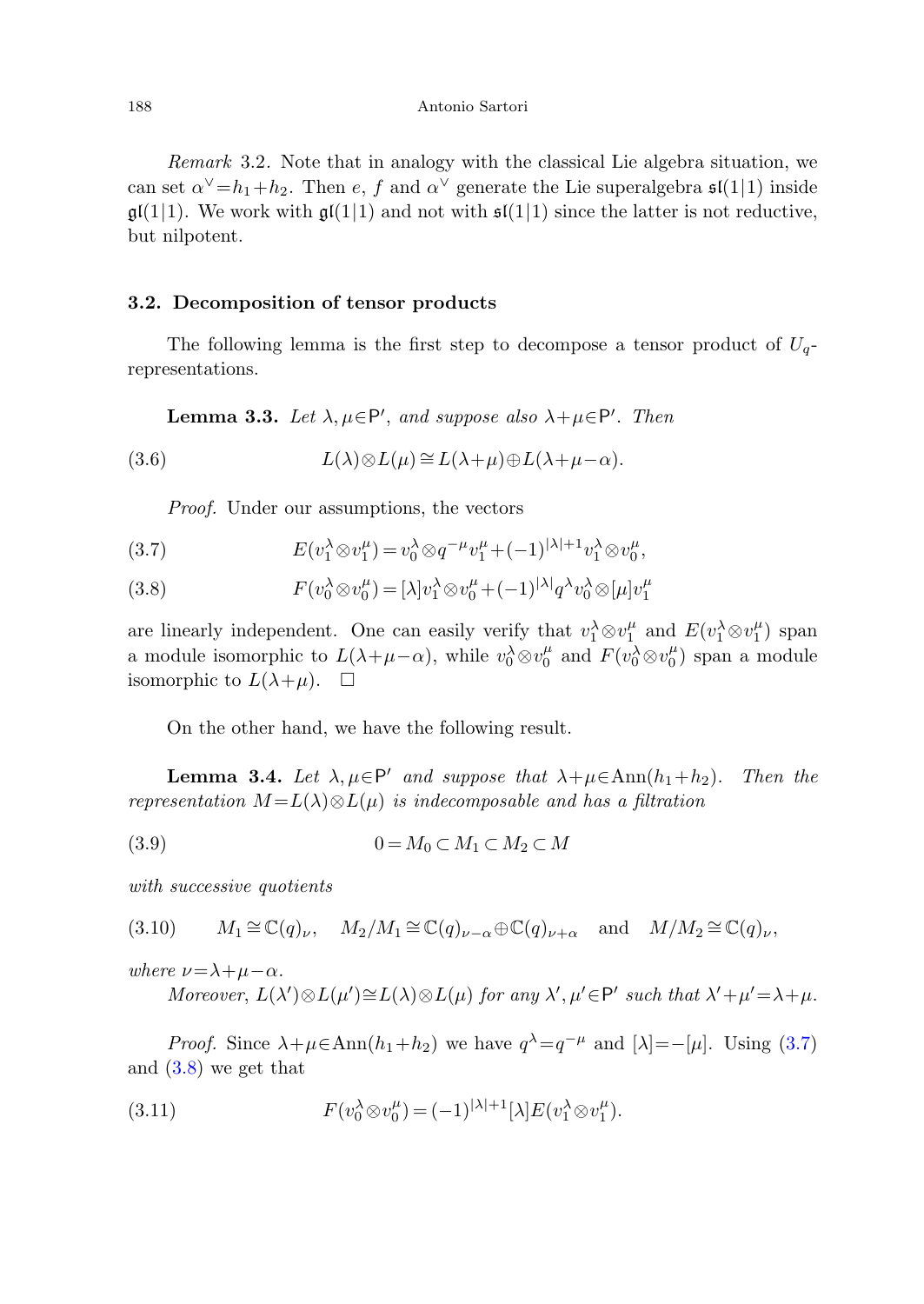In particular, since  $E^2 = F^2 = 0$ , the vector  $F(v_0 \otimes v_0^{\mu})$  generates a one-dimensional submodule  $M_1 \cong \mathbb{C}(q)_{\lambda+\mu-\alpha}$  of M. It then follows that the images of  $v_0^{\lambda} \otimes v_0^{\mu}$  and  $v_1^{\lambda} \otimes v_1^{\mu}$  in  $M/M_1$  generate two one-dimensional submodules isomorphic to  $\mathbb{C}(q)_{\lambda+\mu}$ and  $\mathbb{C}(q)_{\lambda+\mu-2\alpha}$  respectively. Let therefore  $M_2$  be the submodule of M generated by  $v_0^{\lambda} \otimes v_0^{\mu}$  and  $v_1^{\lambda} \otimes v_1^{\mu}$ . Then  $M/M_2$  is a one-dimensional representation isomorphic to  $\mathbb{C}(q)_{\nu}$ .

The last assertion follows easily since both  $L(\lambda) \otimes L(\mu)$  and  $L(\lambda') \otimes L(\mu')$  are isomorphic, as left  $U_q$ -modules, to  $U_q/I$ , where I is the left ideal generated by the elements  $\mathbf{q}^h-q^{\langle h,\nu\rangle}$  for  $h \in \mathsf{P}$ .  $\Box$ 

# **3.3. The dual of a representation**

Let us now consider the dual  $L(\lambda)^*$  of the representation  $L(\lambda)$ , and let  $\{(v_0^{\lambda})^*,$  $(v_1^{\lambda})^*$ } be the basis dual to the standard basis  $\{v_0^{\lambda}, v_1^{\lambda}\}\$ , with  $|(v_0^{\lambda})^*|=|v_0|=|\lambda|$  and  $|(v_1^{\lambda})^*|=|v_1|=|\lambda|+1$ . By explicit computation, the action of  $U_q$  on  $L(\lambda)^*$  is given by

(3.12) 
$$
E(v_0^{\lambda})^* = -(-1)^{|\lambda|} q^{\lambda} (v_1^{\lambda})^*, \quad E(v_1^{\lambda})^* = 0,
$$

$$
F(v_0^{\lambda})^* = 0, \qquad F(v_1^{\lambda})^* = (-1)^{|\lambda|} [\lambda] q^{-\lambda} (v_0^{\lambda})^*,
$$

$$
\mathbf{q}^h (v_0^{\lambda})^* = q^{-\langle h, \lambda \rangle} (v_0^{\lambda})^*, \qquad \mathbf{q}^h (v_1^{\lambda})^* = q^{-\langle h, \lambda - \alpha \rangle} (v_1^{\lambda})^*.
$$

The assignment

<span id="page-12-0"></span>(3.13)  
\n
$$
L(\alpha - \lambda) \longrightarrow L(\lambda)^*,
$$
\n
$$
v_0^{\alpha - \lambda} \longmapsto -(-1)^{|\lambda|} q^{\lambda} (v_1^{\lambda})^*,
$$
\n
$$
v_1^{\alpha - \lambda} \longmapsto (v_0^{\lambda})^*,
$$

defines a  $\mathbb{Q}(q)$ -linear map, which is in fact an isomorphism of  $U_q$ -modules

(3.14) 
$$
L(\lambda)^* \cong L(\alpha - \lambda).
$$

Remark 3.5. Together with Lemma [3.4](#page-11-2) it follows that  $L(\lambda) \otimes L(\lambda)$ <sup>\*</sup> is an indecomposable representation. In the filtration  $(3.9)$ , the submodule  $M_1$  is the image of the coevaluation map  $\mathbb{C}(q) \to L(\lambda) \otimes L(\lambda)$ <sup>\*</sup> while the submodule  $M_2$  is the kernel of the evaluation map  $L(\lambda) \otimes L(\lambda)$ <sup>\*</sup> →  $\mathbb{C}(q)$ , see [\(4.1\)](#page-14-1) and [\(4.2](#page-14-2)) below.

Remark 3.6. At this point it is probably useful to recall that the natural isomorphism  $V \cong V^{**}$  for a super vector space is given by  $x \mapsto (\varphi \mapsto (-1)^{|x|} |\varphi(x)|)$ .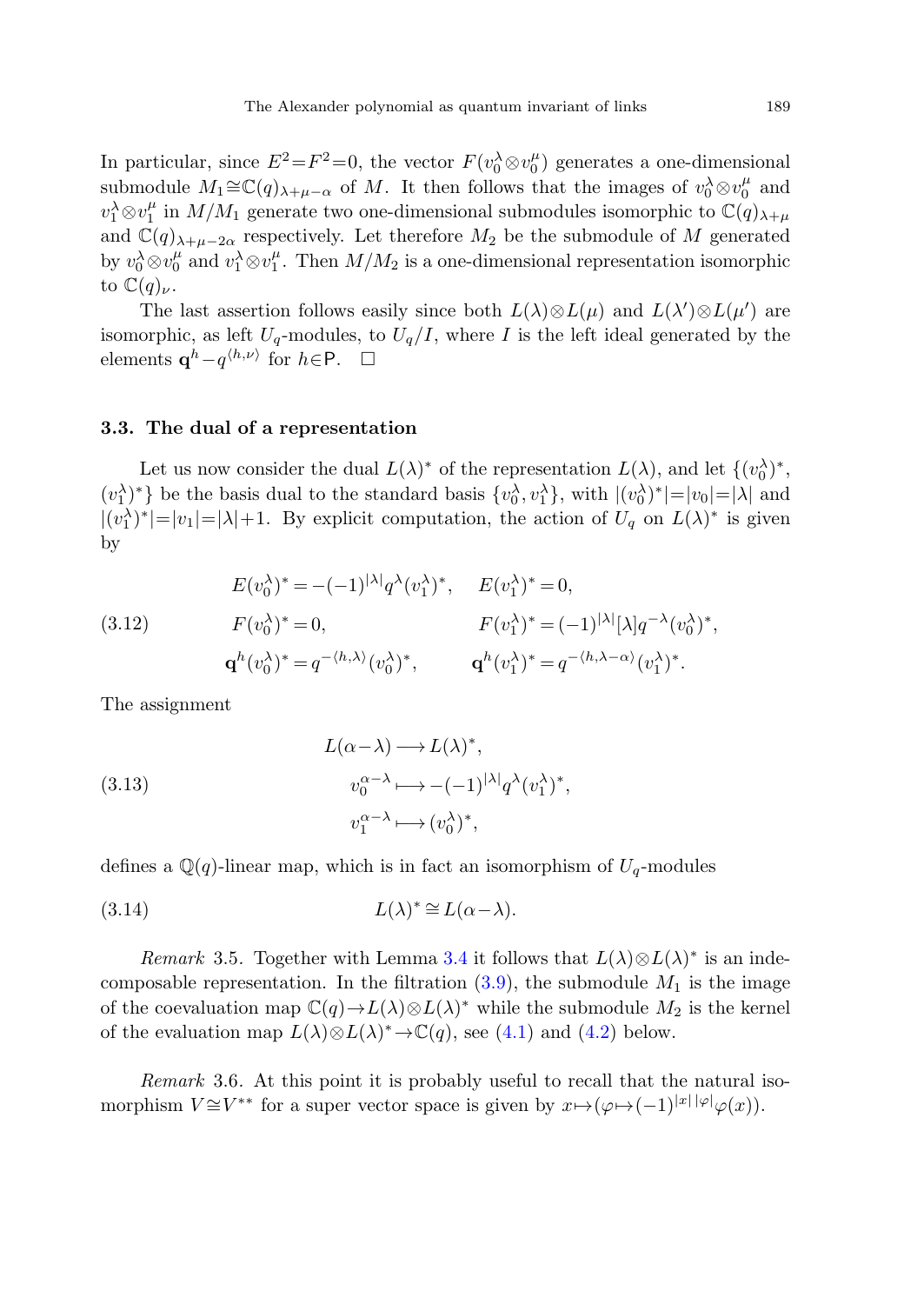#### **3.4. The vector representation**

The vector representation of  $U_q$  is isomorphic to  $L(\varepsilon_1)$  with its standard basis  $\{v_0^{\varepsilon_1}, v_1^{\varepsilon_1}\}$ , and grading given by  $|v_0^{\varepsilon_1}|=0$  and  $|v_1^{\varepsilon_1}|=1$ , and the action of  $U_q$  is given by

(3.15) 
$$
Ev_0^{\varepsilon_1} = 0, \qquad Fv_0^{\varepsilon_1} = v_1^{\varepsilon_1}, \quad \mathbf{q}^h v_0^{\varepsilon_1} = q^{\langle h, \varepsilon_1 \rangle} v_0^{\varepsilon_1}, \quad Kv_0^{\varepsilon_1} = qv_0^{\varepsilon_1}, Ev_1^{\varepsilon_1} = v_0^{\varepsilon_1}, \quad Fv_1^{\varepsilon_1} = 0, \qquad \mathbf{q}^h v_1^{\varepsilon_1} = q^{\langle h, \varepsilon_2 \rangle} v_1^{\varepsilon_1}, \quad Kv_1^{\varepsilon_1} = qv_1^{\varepsilon_1}.
$$

<span id="page-13-0"></span>For  $L(\varepsilon_1)^{\otimes n}$  we obtain directly from Lemma [3.3](#page-11-4) the following decomposition.

**Proposition 3.7.** ([\[3](#page-24-12), Theorem 6.4]) The tensor powers of  $L(\varepsilon_1)$  decompose as

(3.16) 
$$
L(\varepsilon_1)^{\otimes m} \cong \bigoplus_{l=0}^{m-1} {m-1 \choose l} L(m\varepsilon_1 - l\alpha).
$$

<span id="page-13-1"></span>Let us now consider mixed tensor products, involving also the dual  $L(\varepsilon_1)^*$ . By ([3.14](#page-12-0)) we have that  $L(\varepsilon_1)^*$  is isomorphic to  $L(-\varepsilon_2)$ . The following generalizes Proposition [3.7.](#page-13-0)

**Theorem 3.8.** Suppose  $m \neq n$ . Then we have the decomposition

<span id="page-13-2"></span>
$$
(3.17) \tL(\varepsilon_1)^{\otimes m} \otimes L(\varepsilon_1)^{* \otimes n} \cong \bigoplus_{l=0}^{m+n-1} {m+n-1 \choose l} L(m\varepsilon_1 - n\varepsilon_2 - l\alpha).
$$

On the other hand, we have

(3.18) 
$$
L(\varepsilon_1)^{\otimes n} \otimes L(\varepsilon_1)^* \otimes n \cong \bigoplus_{l=0}^{2n-2} {2n-2 \choose l} L((n-l)\alpha + \varepsilon_2) \otimes L(-\varepsilon_2)
$$

and each summand  $L((n-l)\alpha+\varepsilon_2)\otimes L(-\varepsilon_2)$  is indecomposable but not irreducible.

Proof. The decomposition [\(3.17](#page-13-1)) follows from Lemma [3.3](#page-11-4) by induction. To obtain [\(3.18](#page-13-2)) write

$$
L(\varepsilon_1)^{\otimes n} \otimes L(\varepsilon_1)^{*\otimes n} = (L(\varepsilon_1)^{\otimes n} \otimes L(\varepsilon_1)^{*\otimes n-1}) \otimes L(\varepsilon_1)^{*}
$$

and use  $(3.17)$  together with Lemma [3.4](#page-11-2).  $\Box$ 

In particular, notice that  $L(\varepsilon_1)^{\otimes m} \otimes L(\varepsilon_1)^{*\otimes n}$  is semisimple as long as  $m \neq n$ .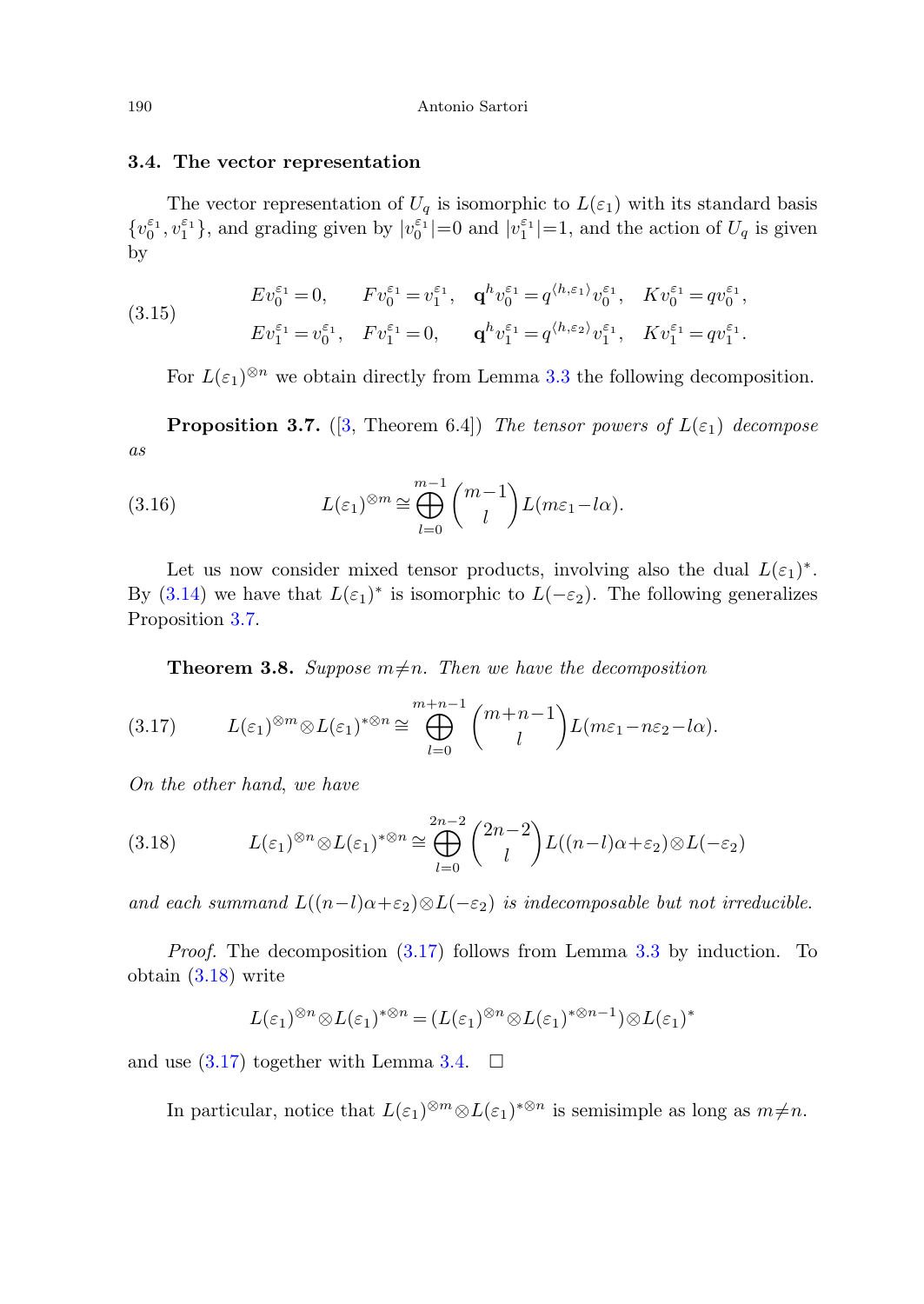## **4. Invariants of links**

<span id="page-14-1"></span><span id="page-14-0"></span>In this section we define the ribbon structure on the category of representations of  $U<sub>a</sub>$  and derive the corresponding invariants of oriented framed tangles and links.

Recall that if  $W$  is an *n*-dimensional complex super vector space the *evaluation* maps are defined by

<span id="page-14-2"></span>(4.1) 
$$
\text{ev}_W: W^* \otimes W \longrightarrow \mathbb{C}(q), \quad \widehat{\text{ev}}_W: W \otimes W^* \longrightarrow \mathbb{C}(q), \varphi \otimes w \longmapsto \varphi(w), \qquad w \otimes \varphi \longmapsto (-1)^{|\varphi| \, |w|} \varphi(w),
$$

and the coevaluation maps are defined by

(4.2) 
$$
\operatorname{coev}_{W} : \mathbb{C}(q) \longrightarrow W \otimes W^{*}, \qquad \operatorname{coev}_{W} : \mathbb{C}(q) \longrightarrow W^{*} \otimes W,
$$

$$
1 \longmapsto \sum_{i=1}^{n} w_{i} \otimes w_{i}^{*}, \qquad 1 \longmapsto \sum_{i=1}^{n} (-1)^{|w_{i}|} w_{i}^{*} \otimes w_{i},
$$

where  $\{w_i\}_{i=1}^n$  is a basis of W and  $\{w_i^*\}_{i=1}^n$  is the corresponding dual basis of  $W^*$ . Note that if  $\sigma_{V,W}$  denotes the map

(4.3) 
$$
\sigma_{V,W}: V \otimes W \longrightarrow W \otimes V,
$$

$$
v \otimes w \longmapsto (-1)^{|v| |w|} w \otimes v,
$$

then  $\hat{ev}_W = ev_W \circ \sigma_{W^*,W}$  and  $\widehat{coev}_W = \sigma_{W,W^*} \circ \operatorname{coev}_W$ .

## **4.1. Ribbon structure on** *Uq***-representations**

Following the arguments of Tanisaki [\[21](#page-25-4)] (see also [\[5](#page-24-7), Section 10.1.D]), we can construct a ribbon structure on the category of  $U_q$ -representations using the ribbon superalgebra structure on  $U_{\hbar}$ . We now indicate the main steps of those arguments.

The key observation is that, although  $\Upsilon$  does not make sense as an element of  $U_q \otimes U_q$ , it acts on every tensor product  $V \otimes W$  of two finite-dimensional  $U_q$ modules. In other words, there is a well-defined operator  $\Upsilon_{V,W} \in \text{End}_{\mathbb{C}(q)}(V \otimes W)$ determined by setting  $\Upsilon_{V,W}(v_\lambda \otimes w_\mu) = q^{(\lambda,\mu)}(v_\lambda \otimes w_\mu)$  if  $v_\lambda$  and  $w_\mu$  have weights  $\lambda$ and  $\mu$  respectively. Note however that  $\Upsilon_{V,W}$  is not  $U_q$ -equivariant, since  $\Upsilon$  satisfies  $\Upsilon \Delta(x) = \bar{\Delta}^{\rm op}(x) \Upsilon$  (see Lemma [A.1](#page-22-0)).

On the other hand, notice that the definition  $(2.16)$  $(2.16)$  $(2.16)$  of  $\Theta$  makes sense also in  $U_q$ , and  $(A.1)$  $(A.1)$  holds in  $U_q$ . Moreover, one has the following counterpart of equations  $(A.3)$  $(A.3)$  $(A.3)$  and  $(A.4)$  $(A.4)$ :

(4.4) 
$$
(\Delta \otimes id)(\Theta) = \Theta_{13}(\Upsilon_{V,Z})_{13}\Theta_{23}(\Upsilon_{V,Z}^{-1})_{13},
$$

(4.5) 
$$
(\mathrm{id} \otimes \Delta)(\Theta) = \Theta_{13}(\Upsilon_{V,Z})_{13}\Theta_{12}(\Upsilon_{V,Z})_{13}.
$$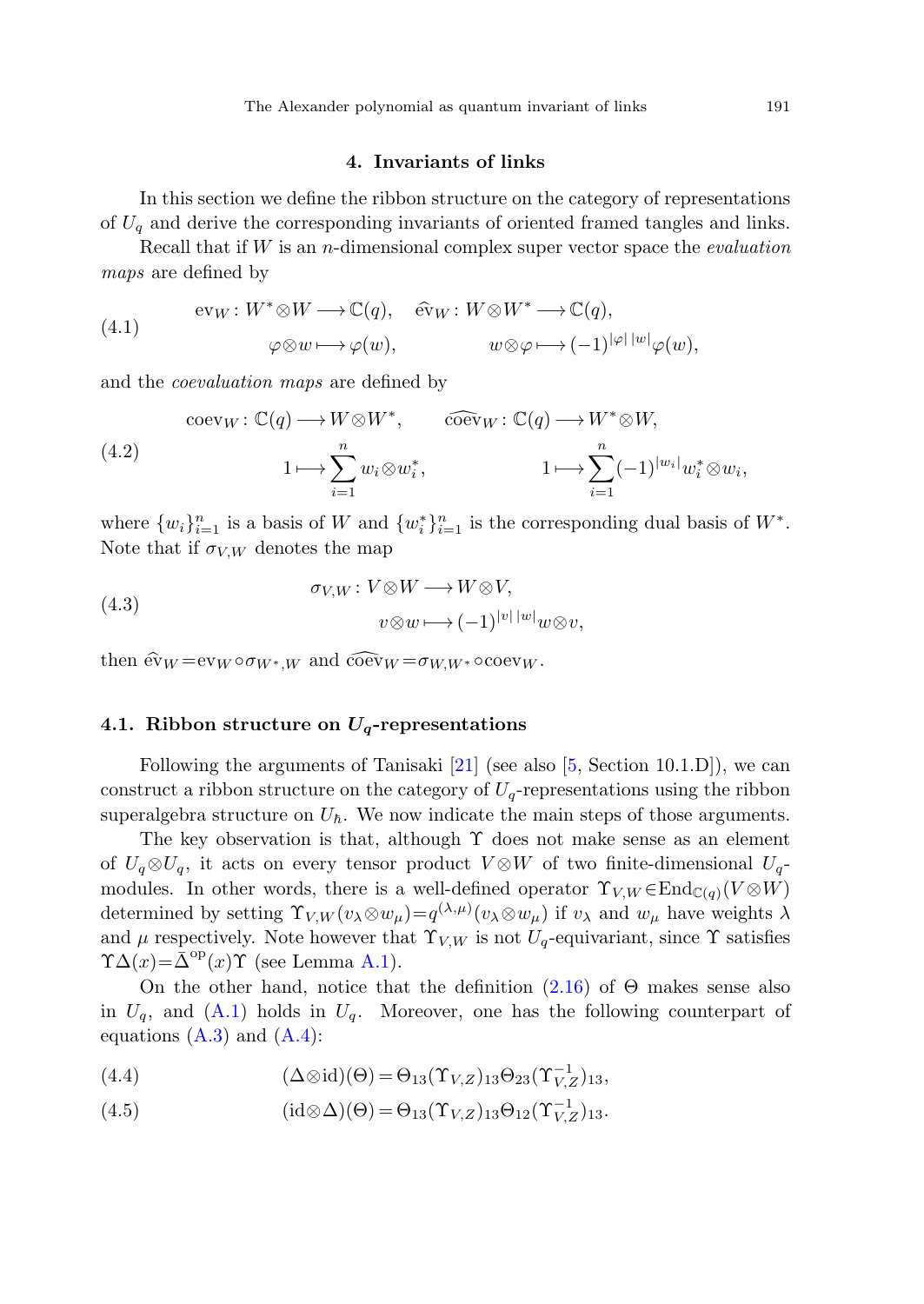This is now an equality of linear endomorphisms of  $V \otimes W \otimes Z$  for all finite-dimensional  $U_q$ -representations V, W and Z. Setting

(4.6) 
$$
R_{V,W} = \Theta \Upsilon_{V,W} \in \mathrm{End}_{\mathbb{C}(q)}(V \otimes W)
$$

one gets an operator that satisfies the Yang–Baxter equation. Note that  $R_{V,W}$  is invertible, since Θ and Υ<sub>V</sub>, *W* both are. Because of  $V \otimes W \otimes Z$  for all finite-dimensional  $U_q$ -representations  $V$ , *W* and *Z*. Setting<br>
(4.6)  $R_{V,W} = \Theta \Upsilon_{V,W} \in \text{End}_{\mathbb{C}(q)}(V \otimes W)$ <br>
one gets an operator that sati  $\sigma \circ R_{V,W}$ , where  $\sigma: V \otimes W \to W \otimes V$  is defined by  $\sigma(v \otimes w) = (-1)^{|v| |w|} w \otimes v$ , then we Antonio Sartori<br>
This is now an equality of linear endomorphisms of  $V \otimes W \otimes Z$  for<br>
sional  $U_q$ -representations V, W and Z. Setting<br>
(4.6)  $R_{V,W} = \Theta \Upsilon_{V,W} \in \text{End}_{\mathbb{C}(q)}(V \otimes W)$ <br>
one gets an operator that satisfies the This is now an equality of linear endomorp<br>sional  $U_q$ -representations V, W and Z. Set<br>(4.6)  $R_{V,W} = \Theta \Upsilon_{V,W} \in \mathbb{I}$ <br>one gets an operator that satisfies the Yar<br>invertible, since  $\Theta$  and  $\Upsilon_{V,W}$  both are. I<br> $\sigma \circ R_{V,W$ This is now an equal<br>sional  $U_q$ -representati<br>(4.6)<br>one gets an operator<br>invertible, since  $\Theta$  an<br> $\sigma \circ R_{V,W}$ , where  $\sigma: V$ <br>get an  $U_q$ -equivariant<br>Analogously, altl<br>act on each finite-dim<br>(they are  $U_q$ -equivaria<br>the su Fraction and pole, since  $U_q$ -equivalogous<br>Represent finition of the pole of  $U_q$ -equivalogous<br>scripts convert convert  $\mu$  for  $\lambda$ <br> $\widetilde{R}^{-1}(v_1^{\lambda_1})$ Frace an open<br>
Ref. since<br>
R, where<br>
R, where all alogous<br>
Reflection is conver<br>
R-1( $v_1^{\lambda}$ <br>
R<sup>-1</sup>( $v_1^{\lambda}$ <br>
R<sup>-1</sup>( $v_1^{\lambda}$ 

Analogously, although the elements u and v do not make sense in  $U_q$ , they act on each finite-dimensional  $U_q$ -representation V as operators  $u_V, v_V \in End_{U_q}(V)$ (they are  $U_q$ -equivariant because u and v are central in  $U_\hbar$ ). Below, we will forget

<span id="page-15-0"></span>For convenience, we give explicit formulas for the (inverse of the) operator  $\widetilde{R}_{L(\lambda),L(\mu)}$  for  $\lambda, \mu \in \mathsf{P}',$ 

σοκιγ, ω. where σ: V ⊗W → W ⊗V is defined by σ(v ⊗w) = (−1)<sup>1+1+1</sup>·W ⊗v, then  
get an U<sub>q</sub>-equivariant isomorphism 
$$
\tilde{R}_{V,W} \in \text{Hom}_{U_q}(V ⊗ W, W ⊗ V)
$$
.  
Analogously, although the elements u and v do not make sense in U<sub>q</sub>, the  
act on each finite-dimensional U<sub>q</sub>-representation V as operators  $u_V, v_V \in \text{End}_{U_q}($   
(they are U<sub>q</sub>-equivariant because u and v are central in U<sub>h</sub>). Below, we will for  
the subscripts of the operators  $\tilde{R}$ , u and v.  
For convenience, we give explicit formulas for the (inverse of the) opera  

$$
\tilde{R}_{L(\lambda),L(\mu)}
$$
 for  $\lambda, \mu \in \text{P}',$ 
$$
\tilde{R}^{-1}(v_1^{\lambda} ⊗ v_1^{\mu}) = (-1)^{(|\lambda|+1)(|\mu|+1)} q^{-(\mu-\alpha,\lambda-\alpha)} v_1^{\mu} ⊗ v_1^{\lambda},
$$

$$
\tilde{R}^{-1}(v_1^{\lambda} ⊗ v_0^{\mu}) = (-1)^{(|\lambda|+1)|\mu|}
$$

$$
\times (q^{-(\mu,\lambda-\alpha)} v_0^{\mu} ⊗ v_1^{\lambda} + (-1)^{|\mu|} q^{-(\mu-\alpha,\lambda)} (q^{-1}-q)[\mu] v_1^{\mu} ⊗ v_0^{\lambda}),
$$

$$
\tilde{R}^{-1}(v_0^{\lambda} ⊗ v_1^{\mu}) = (-1)^{|\lambda|(|\mu|+1)} q^{-(\mu-\alpha,\lambda)} v_1^{\mu} ⊗ v_0^{\lambda},
$$

$$
\tilde{R}^{-1}(v_0^{\lambda} ⊗ v_0^{\mu}) = (-1)^{|\lambda| |\mu|} q^{-(\mu,\lambda)} v_0^{\mu} ⊗ v_0^{\lambda}.
$$

#### **4.2. Invariants of tangles**

Let  $D$  be an oriented framed tangle diagram. We will not draw the framing because we will always suppose that it is the blackboard framing. (Recall that a framing is a trivialization of the normal bundle: since the tangle is oriented, such a trivialization is uniquely determined by a section of the normal bundle; the blackboard framing is the trivialization determined by the unit vector orthogonal to the plane—or to the blackboard—pointing outwards.)

We assume that  $D \subset \mathbb{R} \times [0, 1]$  and we let  $s(D) = D \cap (\mathbb{R} \times \{0\}) = \{s_1^D, ..., s_a^D\}$  with  $s_1^D$ <... <  $s_a^D$  be the source points of D and  $t(D) = D \cap (\mathbb{R} \times \{1\}) = \{t_1^D, ..., t_b^D\}$  with  $t_1^D$ <...< $t_b^D$  be the target points of D. Let also  $\ell$  be a labeling of the strands of D by simple two-dimensional representations of  $U_q$  (that is, a map from the set of strands of D to P'). We indicate by  $\ell_1^s, ..., \ell_a^s$  the labeling of the strands at the source points of D and by  $\ell_1^t, ..., \ell_b^t$  the labeling at the target points. Moreover, we let  $\gamma_1^s, ..., \gamma_a^s$  and  $\gamma_1^t, ..., \gamma_b^t$  be the signs corresponding to the orientations of the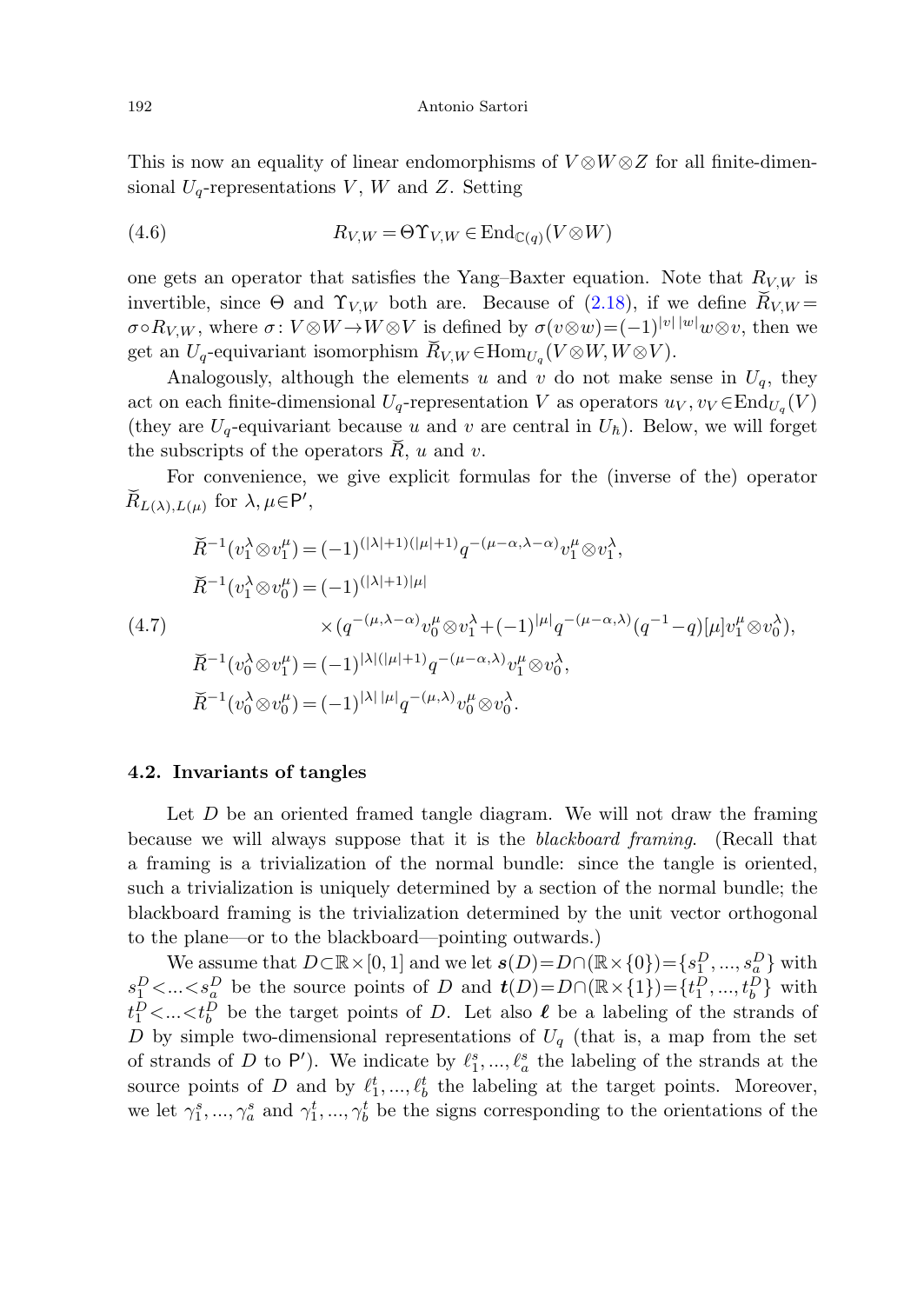strands at the source and target points (where +1 corresponds to a strand oriented upwards and −1 to a strand oriented downwards).

Given these data, one can define a  $U_q$ -equivariant map

(4.8) 
$$
Q^{\ell}(D): L(\ell_1^s)^{\gamma_1^s} \otimes ... \otimes L(\ell_a^s)^{\gamma_a^s} \longrightarrow L(\ell_1^t)^{\gamma_1^t} \otimes ... \otimes L(\ell_b^t)^{\gamma_b^t},
$$

where  $L(\lambda)^{-1} = L(\lambda)^*$ , by decomposing D into elementary pieces as shown below and assigning the corresponding morphisms as follows:

Given these data, one can define a 
$$
U_q
$$
-equivariant map  
\n
$$
Q^{\ell}(D): L(\ell_1^s)^{\gamma_1^s} \otimes ... \otimes L(\ell_a^s)^{\gamma_a^s} \to L(\ell_1^t)^{\gamma_1^t} \otimes ... \otimes L(\ell_b^t)^{\gamma_b^t},
$$
\n
$$
r \in L(\lambda)^{-1} = L(\lambda)^*, \text{ by decomposing } D \text{ into elementary pieces as shown be assigning the corresponding morphisms as follows:}
$$
\n
$$
Q\left(V\right) = id \uparrow, \qquad Q\left(V\right) = id \uparrow, \qquad Q\left(V\right) = id \uparrow, \qquad V^*
$$
\n
$$
Q\left(V\right) = \overline{R} \uparrow, \qquad Q\left(V\right) = \overline{R} \uparrow, \qquad Q\left(V\right) = \overline{R} \uparrow, \qquad V \otimes V
$$
\n
$$
Q\left(\bigcap_{V} \bigvee_{V} \right) = \widehat{ev} \circ (uv^{-1} \otimes id) \uparrow, \qquad Q\left(\bigvee_{V} \bigvee_{V \otimes V^*} \right) = \begin{bmatrix} \mathbb{C} \\ \mathbb{C} \\ V \end{bmatrix}.
$$
\n
$$
Q\left(\bigvee_{V} \bigvee_{V} \right) = (id \otimes vu^{-1}) \circ \overline{c} \circ \overline{c} \uparrow, \qquad Q\left(\bigvee_{V} \bigvee_{V} \right) = \begin{bmatrix} \mathbb{C} \\ \mathbb{C} \\ \mathbb{C} \end{bmatrix}.
$$

As already mentioned, although  $U_q$  itself is not a ribbon superalgebra, its representation category is a ribbon category. As in [\[18](#page-25-3), Theorem 4.7] one can prove the following result.

**Theorem 4.1.** The map  $Q^{\ell}(D)$  just defined is an isotopy invariant of oriented framed tangles.

The proof, for which we refer to  $[18,$  $[18,$  Theorem 4.7], is a direct check of the Reidemeister moves (or, more precisely, of the analogues of the Reidemeister moves for framed tangles). In fact, the axioms of a ribbon category are equivalent to the validity of these moves.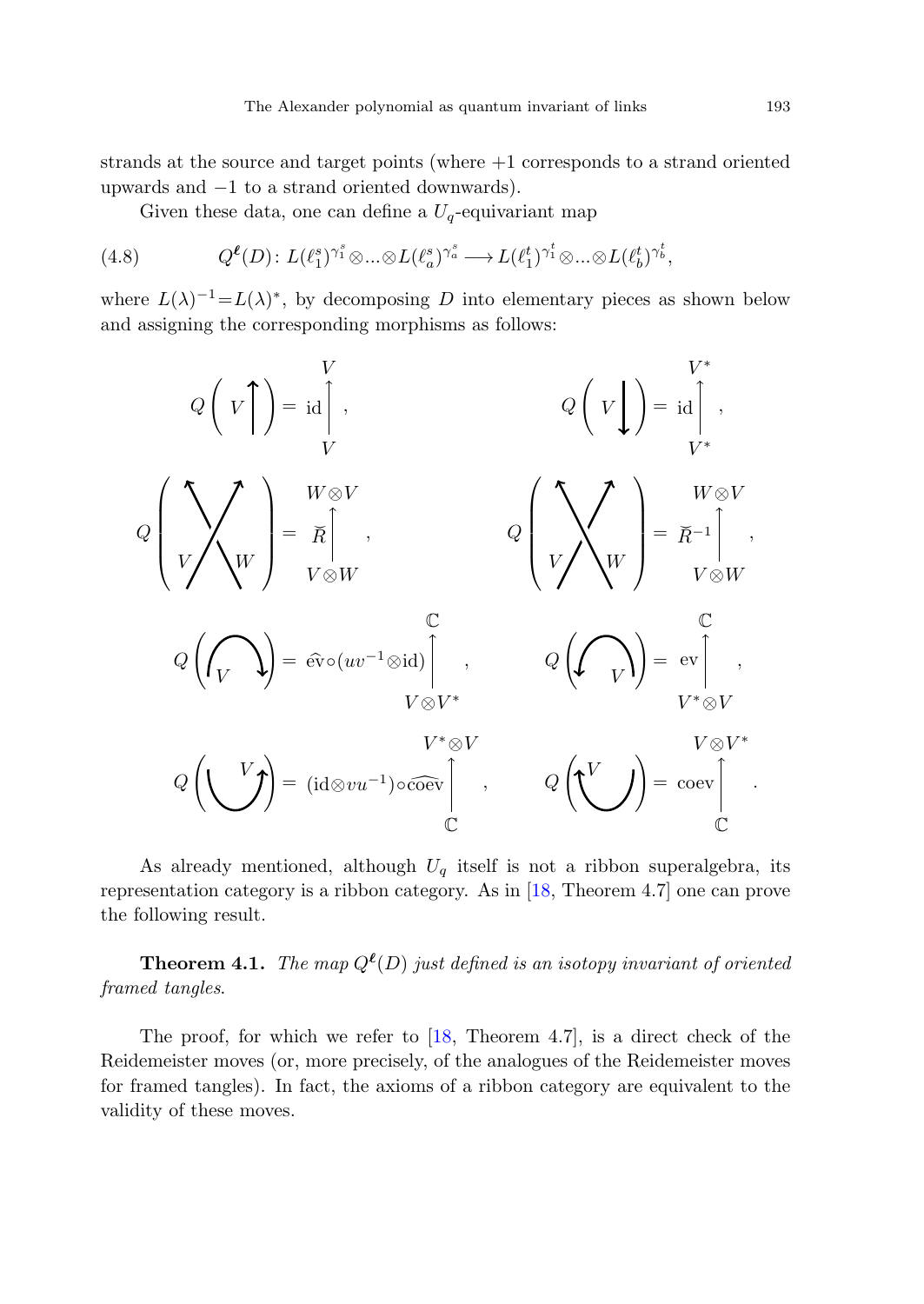If all strands are labeled by the same simple representation  $L(\lambda)$  (i.e.  $\ell$  is the constant map with value  $\lambda$ ), then we write  $Q^{\lambda}(D)$  instead of  $Q^{\ell}(D)$ .

Let us indicate a full  $+1$  twist by the symbol

$$
\begin{pmatrix} 4.9 \end{pmatrix} \qquad (4.9)
$$

Then we have (cf. [\[18](#page-25-3), Section 4.2])

$$
Q\left(\begin{array}{c}\uparrow\\ \hline \rule{0pt}{12pt}\\ V\end{array}\right)=\begin{array}{c}V\\ v\end{array}\right).
$$

**Lemma 4***.***2.** The element v acts by the identity on the vector representation  $L(\varepsilon_1)$  and on its dual  $L(\varepsilon_1)^*$ .

*Proof.* Recall that we denote by  $\{v_0^{\varepsilon_1}, v_1^{\varepsilon_1}\}\)$  the standard basis of  $L(\varepsilon_1)$ . We have

(4.10)  
\n
$$
vv_0^{\varepsilon_1} = (K^{-1} + (q - q^{-1})EF)q^{-(h_1 + h_2)(h_1 - h_2)}v_0^{\varepsilon_1}
$$
\n
$$
= (K^{-1} + (q - q^{-1})EF)q^{-\langle h_1 + h_2, \varepsilon_1 \rangle \langle h_1 - h_2, \varepsilon_1 \rangle}v_0^{\varepsilon_1}
$$
\n
$$
= (q^{-1} + q - q^{-1})q^{-1}v_0^{\varepsilon_1}
$$
\n
$$
= v_0^{\varepsilon_1}.
$$

<span id="page-17-0"></span>As  $L(\varepsilon_1)$  is irreducible and v acts in an  $U_q$ -equivariant way, it follows that v acts by the identity on  $L(\varepsilon_1)$ . Since  $S(v)=v$ , the element v acts by the identity also on  $L(\varepsilon_1)^*$ .  $\Box$ 

As a consequence, if we label all strands of our tangles by the vector representation then we need not worry about the framing any more.

**Corollary 4.3.** The assignment  $D \mapsto Q^{\varepsilon_1}(D)$  is an invariant of oriented tangles.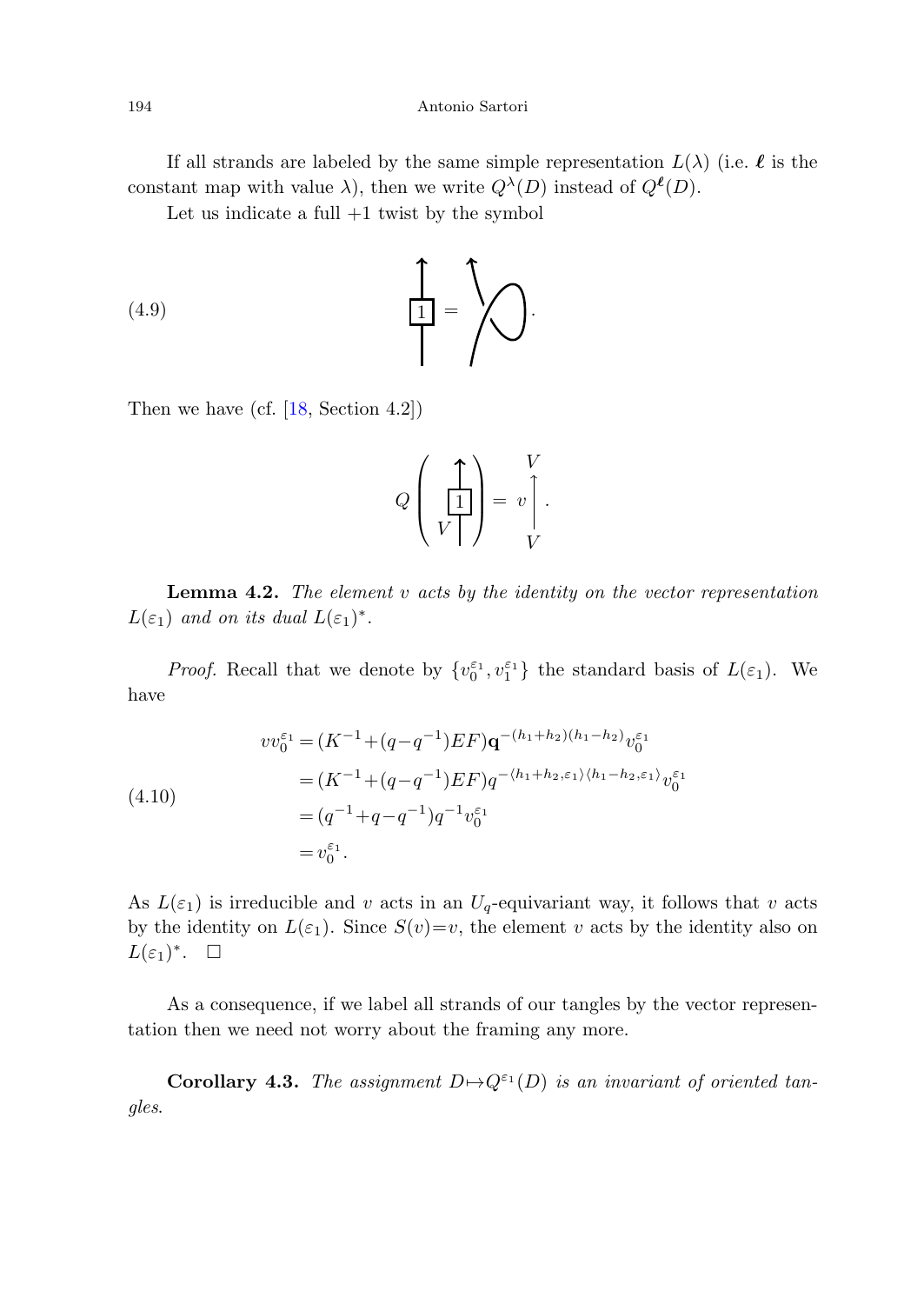# <span id="page-18-0"></span>**4.3. Invariants of links**

Since links are in particular tangles, we obtain from  $Q^{\ell}$  an invariant of oriented framed links; unfortunately, this invariant is always zero.

**Proposition 4.4.** Let L be a closed link diagram and  $\ell$  be a labeling of its strands. Then  $Q^{\ell}(L)=0$ .

*Proof.* The invariant associated with L is some endomorphism  $\varphi$  of the trivial representation  $\mathbb{C}(q)$ . Up to isotopy, we can assume that there is some level at which the link diagram L has only two strands, one oriented upwards and the other one downwards, labeled by the same weight  $\lambda$ . Without loss of generality suppose that the leftmost is oriented upwards. Slice the diagram at this level, so that we can write  $\varphi$  as the composition  $\varphi_2 \circ \varphi_1$  of two  $U_q$ -equivariant maps  $\varphi_1 : \mathbb{C}(q) \to L(\lambda) \otimes L(\lambda)^*$ and  $\varphi_2: L(\lambda) \otimes L(\lambda)^* \to \mathbb{C}(q)$ . If  $\varphi = \varphi_2 \circ \varphi_1$  is not zero, then we have an inclusion  $\varphi_1$  of  $\mathbb{C}(q)$  inside  $L(\lambda)\otimes L(\lambda)^*$  and a projection  $\varphi_2$  of the latter onto  $\mathbb{C}(q)$ , so that  $\mathbb{C}(q)$  would be a direct summand of  $L(\lambda)\otimes L(\lambda)^*$ . But this is not possible, since  $L(\lambda) \otimes L(\lambda)^*$  is indecomposable (by Lemma [3.4\)](#page-11-2). Hence  $\varphi = 0$ .  $\Box$ 

<span id="page-18-1"></span>To get nontrivial invariants of closed links we need to cut the links, as we are going to explain now. First, we need the following result.

**Proposition 4***.***5.** Let D be an oriented tangle diagram with two source points and two target points. Let  $\ell$  be a labeling of the strands of D such that  $\ell_1^s = \ell_2^s = \ell_1^t = \ell_2^t$ . Then

(4.11) 
$$
Q^{\ell}\left(\left(\begin{array}{c}\uparrow \uparrow \\ \hline D \end{array}\right) = Q^{\ell}\left(\left(\begin{array}{c}\uparrow \uparrow \\ D \end{array}\right)\right).
$$

*Proof.* Let  $\ell_1^s = \lambda$ . Then  $Q^{\ell}(D) = \varphi$ , where  $\varphi: L(\lambda) \otimes L(\lambda) \to L(\lambda) \otimes L(\lambda)$ . By Lemma [3.3](#page-11-4) the representation  $L(\lambda) \otimes L(\lambda)$  is isomorphic to the direct sum  $L(2\lambda) \oplus$  $L(2\lambda-\alpha)$ . Let  $e_1$  and  $e_2$  be the two orthogonal idempotents corresponding to this decomposition. Then<br>
(4.11)  $Q^{\ell} \left( \begin{bmatrix} 1 \\ D \end{bmatrix} \right) = Q^{\ell} \left( \begin{bmatrix} 1 \\ D \end{bmatrix} \right)$ .<br>
Proof. Let  $\ell_1^s = \lambda$ . Then  $Q^{\ell}(D) = \varphi$ , where  $\varphi: L(\lambda) \otimes L(\lambda) \rightarrow L(\lambda) \otimes L(\lambda)$ . By<br>
Lemma 3.3 the representation  $L(\lambda) \otimes L(\lambda)$  is isomorphic to th

We consider formal  $\mathbb{C}(q)$ -linear combinations of tangle diagrams, and we extend  $Q^{\ell}$  to them. Since  $\text{End}_{U_q}(L(\lambda) \otimes L(\lambda))$  is a two-dimensional  $\mathbb{C}(q)$ -vector space and tions of tangle diagrams  $E_1$  and  $E_2$  such that  $Q^{\ell}(E_1) = e_1$  and  $Q^{\ell}(E_2) = e_2$ . Hence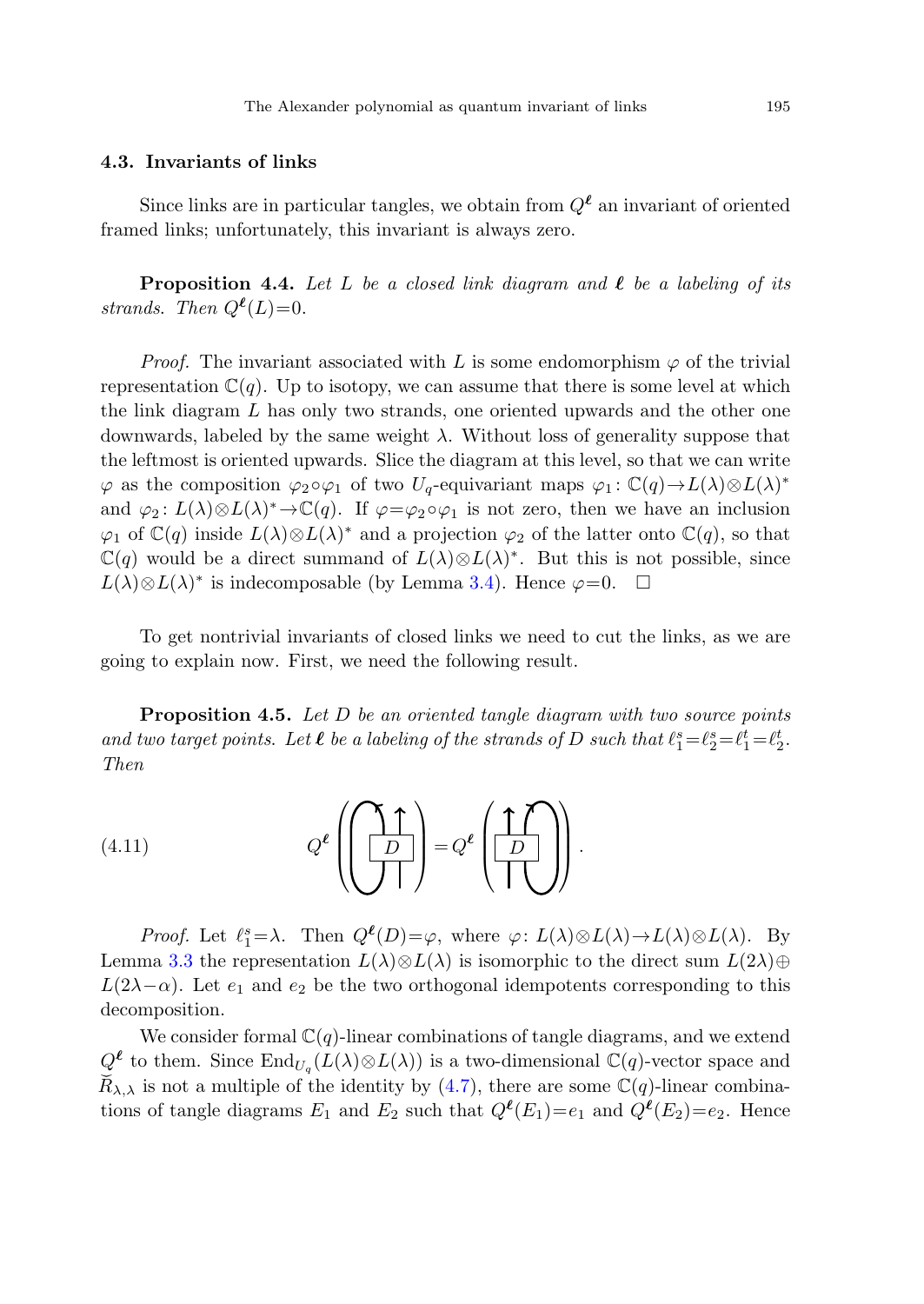we can write

(4.12) 
$$
Q^{\ell}\left(\frac{\uparrow \uparrow}{E_1}\right) + Q^{\ell}\left(\frac{\uparrow \uparrow}{E_2}\right) = Q^{\ell}\left(\uparrow \uparrow\right).
$$

Now we have

(4.13)  
\n
$$
Q^{e}\left(\left(\frac{\Lambda}{D}\right)\right) = Q^{e}\left(\left(\frac{\Lambda}{E_{1}}\right)\right) + Q^{e}\left(\left(\frac{\Lambda}{E_{2}}\right)\right)
$$
\n
$$
= Q^{e}\left(\left(\frac{\Lambda}{E_{1}}\right)\right) + Q^{e}\left(\left(\frac{\Lambda}{E_{2}}\right)\right)
$$
\n(4.13)  
\n
$$
= Q^{e}\left(\frac{\Lambda}{E_{1}}\right) + Q^{e}\left(\frac{\Lambda}{E_{2}}\right)
$$
\nHere the second equality follows because we must have  
\n(4.14)  
\n
$$
\widetilde{Re}_{1} = e_{1}\widetilde{R} = a_{1}e_{1} \text{ and } \widetilde{Re}_{2} = e_{2}\widetilde{R} = a_{2}e_{2}
$$

Here the second equality follows because we must have

(4.14) 
$$
\tilde{R}e_1 = e_1 \tilde{R} = a_1 e_1
$$
 and  $\tilde{R}e_2 = e_2 \tilde{R} = a_2 e_2$ 

for some  $a_1, a_2 \in \mathbb{C}(q)$ , since  $e_1$  and  $e_2$  project onto one-dimensional subspaces of End<sub>U<sub>q</sub></sub>(L( $\lambda$ )⊗L( $\lambda$ )). The penultimate equality follows by isotopy invariance.  $\Box$ 

Let now D be an oriented framed link diagram,  $\ell$  be a labeling of its strands and  $\lambda \in \mathsf{P}'$  be some weight, which labels some strand of D. By cutting one of the strands labeled by  $\lambda$ , we can suppose that D is the closure of a tangle  $\tilde{D}$  with one source and one target point, as in the picture

(4.15) 
$$
D = \widetilde{D} \atop \overline{D} = \widetilde{D} \atop \overline{D} = \widetilde{D}.
$$

(4.13)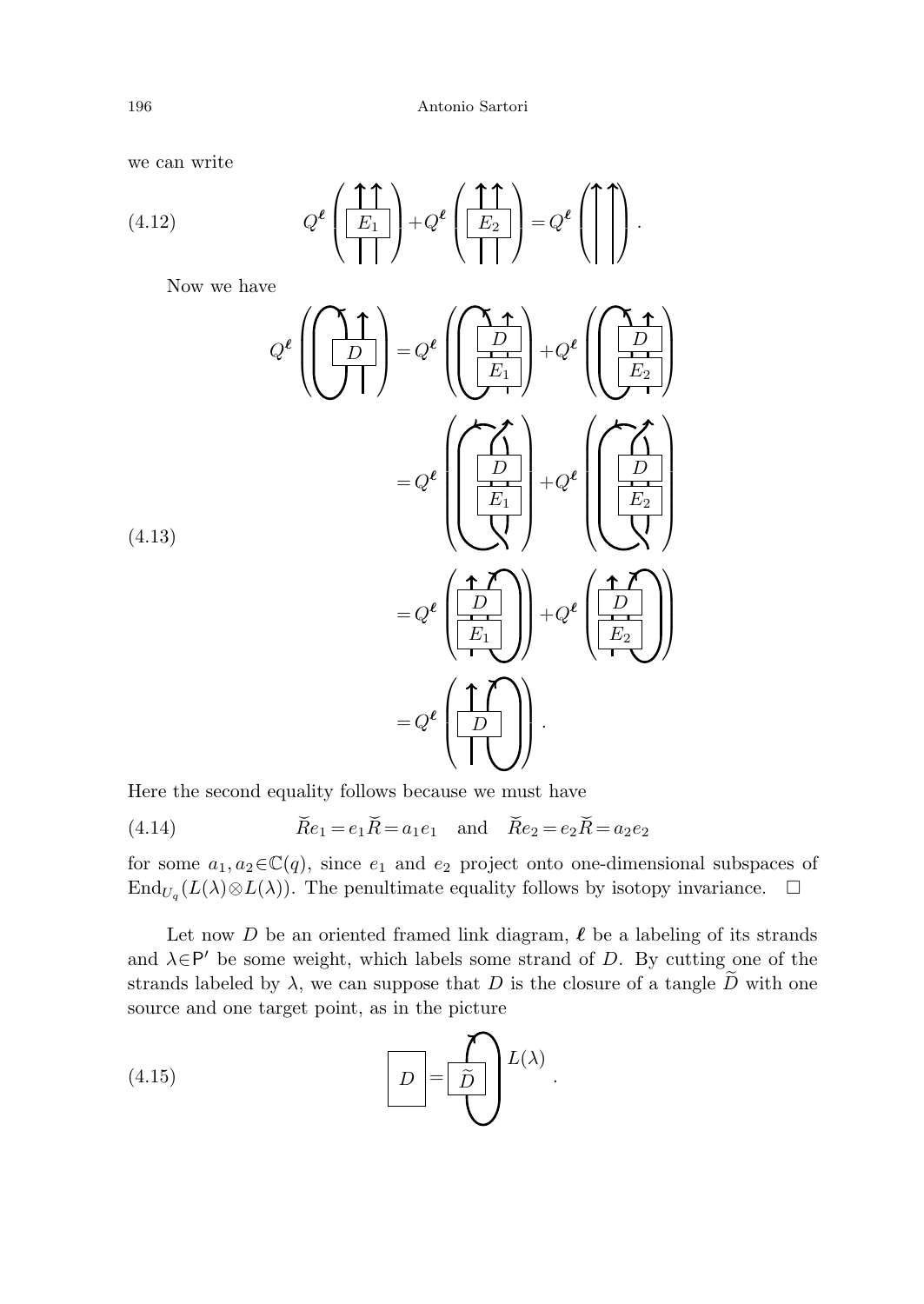Then we define  $\widehat{Q}^{\ell,\lambda}(D) = c \in \mathbb{C}(q)$ , where

<span id="page-20-0"></span>(4.16) 
$$
Q^{\ell}\left(\frac{\uparrow L(\lambda)}{\tilde{D}}\right) = c \operatorname{id}_{L(\lambda)}.
$$

We have the following result.

**Theorem 4.6.** The assignment  $D \mapsto \widehat{Q}^{\ell,\lambda}(D) \in \mathbb{C}(q)$  is an invariant of oriented framed links.

*Proof.* Since  $Q^{\ell}(\tilde{D})$  is an invariant of oriented framed tangles, we need only show that  $Q^{\ell,\lambda}$  is independent of how we cut D to get D. If D' is obtained by<br>cause different outliers but always always strengthabled by the often agrees some different cutting, but always along some strand labeled by  $\lambda$ , then after some isotopy we must have

(4.17) 
$$
\frac{\uparrow L(\lambda)}{\tilde{D}} = \underbrace{\left(\begin{matrix} \uparrow \\ D^{(2)} \end{matrix}\right)}_{\text{and}} \text{ and } \underbrace{\left(\begin{matrix} \uparrow L(\lambda) \\ \tilde{D}' \end{matrix}\right)}_{\text{...}} = \underbrace{\left(\begin{matrix} \uparrow \\ D^{(2)} \end{matrix}\right)}_{\text{...}}
$$

for some tangle  $D^{(2)}$ . By Proposition [4.5](#page-18-1) we then have  $Q^{\ell}(\tilde{D}) = Q^{\ell}(\tilde{D}')$ .  $\Box$ 

If  $\ell$  is the constant labeling by the weight  $\lambda$ , we write  $\hat{Q}^{\lambda}$  instead of  $\hat{Q}^{\ell,\lambda}$ . For  $\lambda = \varepsilon_1$  we simply write Q. As a consequence of Corollary [4.3](#page-17-0) and Theorem [4.6](#page-20-0) we obtain the following result. Referal that the constant labeling by the weight  $\lambda$ , we write  $\hat{Q}^{\lambda}$  instead of  $\hat{Q}^{\ell,\lambda}$ <br>mply write  $\hat{Q}$ . As a consequence of Corollary 4.3 and Theorem 4<br>ollowing result.<br>ary 4.7. The assignment  $D \mapsto \hat{Q}(D$ the constant labeling by the weight  $\lambda$ , we write  $Q^{\lambda}$  in<br>
mply write  $\widehat{Q}$ . As a consequence of Corollary 4.3 ar<br>
collowing result.<br> **ary 4.7.** The assignment  $D \mapsto \widehat{Q}(D) \in \mathbb{C}(q)$  is an in<br>
vering the Alexande

**Corollary 4.7.** The assignment  $D \mapsto \widehat{Q}(D) \in \mathbb{C}(q)$  is an invariant of oriented links.

# **4.4. Recovering the Alexander polynomial**

If we compute the action of the R-matrix on  $L(\varepsilon_1) \otimes L(\varepsilon_1)$ , we get by [\(4.7\)](#page-15-0), setting  $v_1 = v_1^{\varepsilon_1}$  and  $v_0 = v_0^{\varepsilon_1}$ ,

**Corollary 4.7.** The assignment 
$$
D \mapsto \widehat{Q}(D) \in \mathbb{C}(q)
$$
 is an invariant of or  
links.  
4.4. **Recovering the Alexander polynomial**  
If we compute the action of the *R*-matrix on  $L(\varepsilon_1) \otimes L(\varepsilon_1)$ , we get by  
setting  $v_1 = v_1^{\varepsilon_1}$  and  $v_0 = v_0^{\varepsilon_1}$ ,  
 $\widetilde{R}^{-1}(v_1 \otimes v_1) = -qv_1 \otimes v_1$ ,  $\widetilde{R}^{-1}(v_1 \otimes v_0) = v_0 \otimes v_1 + (q^{-1} - q)v_1 \otimes v_0$ ,  
(4.18)  
 $\widetilde{R}^{-1}(v_0 \otimes v_1) = v_1 \otimes v_0$ ,  $\widetilde{R}^{-1}(v_0 \otimes v_0) = q^{-1}v_0 \otimes v_0$ .  
On can easily check that  
(4.19)  
 $(\widetilde{R}^{-1})^2 = (q^{-1} - q)\widetilde{R}^{-1} + id$ 

On can easily check that

(4.19) 
$$
(\check{R}^{-1})^2 = (q^{-1} - q)\check{R}^{-1} + \mathrm{id}
$$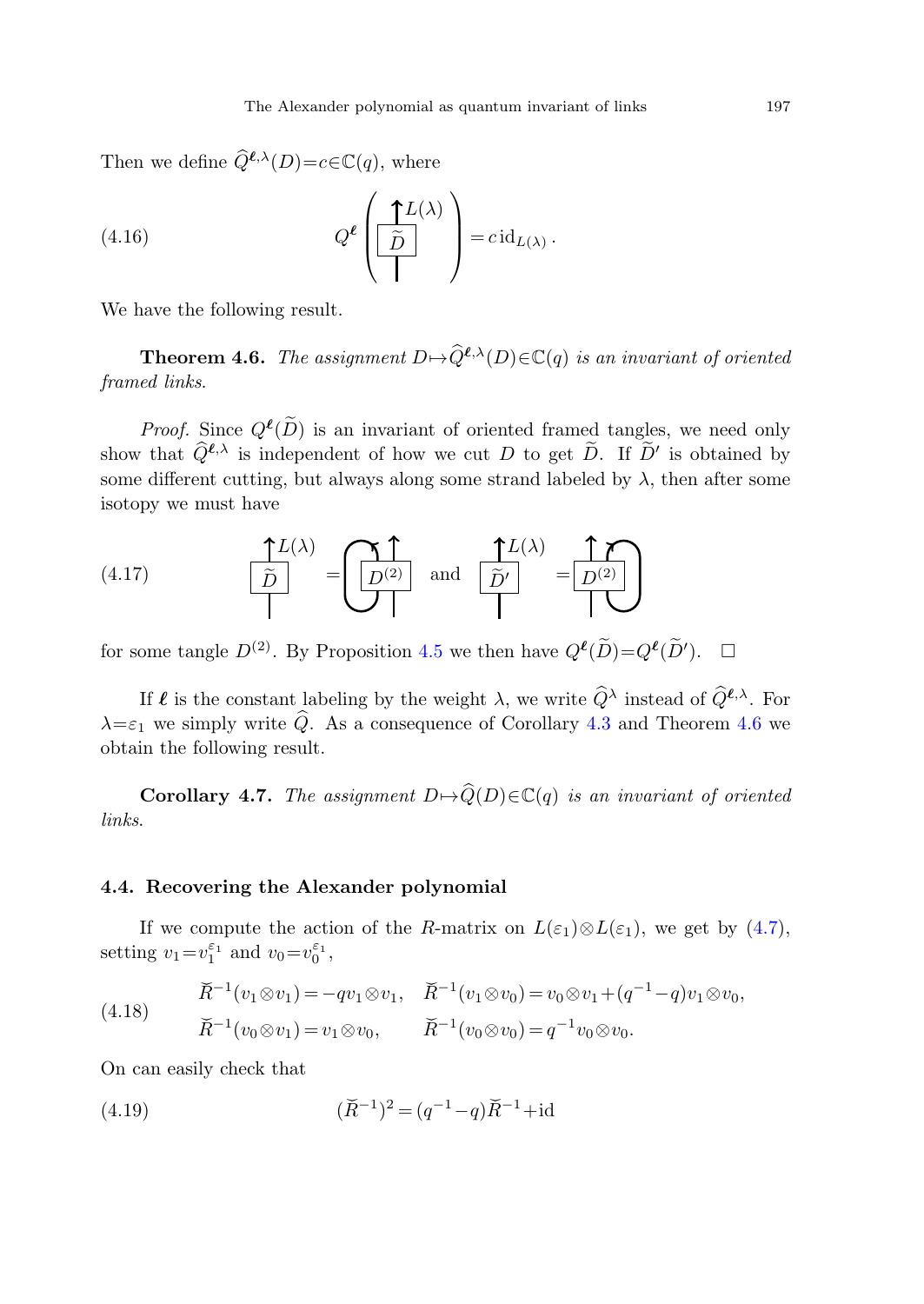and hence

198

\nAntonio Sartori

\nand hence

\n
$$
\widetilde{R} = \widetilde{R}^{-1} + (q - q^{-1})id.
$$

**Proposition 4***.***8.** The invariant of links <sup>Q</sup> satisfies the following skein relation

(4.21) 
$$
\widehat{Q}\left(\left(\sum_{n=1}^{n}\sum_{n=1}^{n}\right)^{n}\right)-\widehat{Q}\left(\left(\sum_{n=1}^{n}\sum_{n=1}^{n}\right)^{n}\right)=\left(q-q^{-1}\right)\widehat{Q}\left(\left(\sum_{n=1}^{n}\sum_{n=1}^{n}\right)^{n}\right),
$$

where the pictures represent three links that differ only inside a small neighborhood of a crossing.

We recall one of the equivalent definitions of the Alexander–Conway polynomial  $[1], [6].$  $[1], [6].$  $[1], [6].$  $[1], [6].$ 

Definition 4.9. The *Alexander–Conway polynomial* is the value of the assignment

(4.22) 
$$
\Delta: \text{Links} \longrightarrow \mathbb{Z}[t^{1/2}, t^{-1/2}]
$$

defined by the skein relations

$$
(4.23)\qquad \qquad \Delta\left(\bigodot\right) = 1,
$$

<span id="page-21-0"></span>(4.24) 
$$
\Delta \left( \sum_{i}^{n} \sum_{j}^{n} \right) - \Delta \left( \sum_{i}^{n} \sum_{j}^{n} \right) = (t^{1/2} - t^{-1/2}) \Delta \left( \sum_{i}^{n} \sum_{j}^{n} \right).
$$

Notice that obviously  $\hat{Q}(\mathbf{O})=1$ , since  $Q^{\varepsilon_1}(\mathbf{O})=$ id. As a consequence, we have that Q is essentially the Alexander–Conway polynomial.

**Theorem 4.10.** For all oriented links L in  $\mathbb{R}^3$  we have

(4.25) 
$$
\Delta(L) = \widehat{Q}(L)|_{q=t^{1/2}}.
$$

In particular,  $\widehat{Q}(L) \in \mathbb{Z}[q, q^{-1}]$  is a Laurent polynomial in q.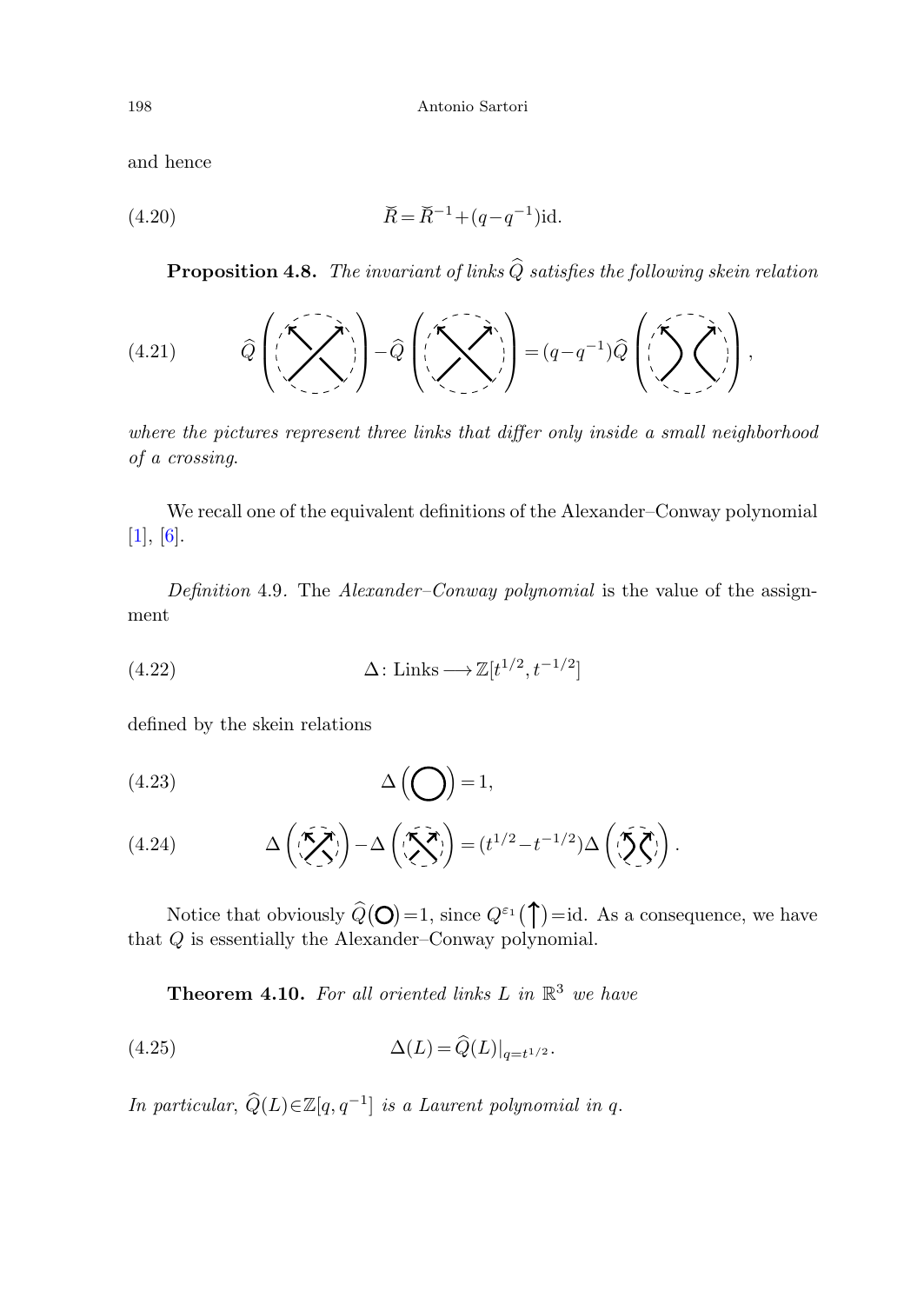# **Appendix A**

<span id="page-22-2"></span><span id="page-22-1"></span><span id="page-22-0"></span>We collect here two technical lemmas, which were used in Section [2](#page-2-0) to construct the ribbon structure on  $U_{\hbar}$ . Both results follow from the explicit construction of the R-matrix (cf.  $[15]$  $[15]$ ); we include the two proofs for completeness, although they are easy calculations.

**Lemma A.1.** The following properties hold for all  $x \in U_h$ ,

(A.1) 
$$
\Theta \bar{\Delta}^{\text{op}}(x) = \Delta^{\text{op}}(x)\Theta,
$$

$$
\Upsilon \Delta(x) = \bar{\Delta}^{\text{op}}(x) \Upsilon.
$$

*Proof.* It is enough to check  $(A.1)$  $(A.1)$  and  $(A.2)$  $(A.2)$  on the generators. We have

$$
\Theta \bar{\Delta}^{\text{op}}(E) = \Theta(K \otimes E + E \otimes 1)
$$
  
=  $K \otimes E + E \otimes 1 + (q - q^{-1})FK \otimes E^2 - (q - q^{-1})FE \otimes E$   
=  $K \otimes E + E \otimes 1 + (q - q^{-1})EF \otimes E - (K - K^{-1}) \otimes E$   
=  $K^{-1} \otimes E + E \otimes 1 + (q - q^{-1})EF \otimes E$   
=  $(K^{-1} \otimes E + E \otimes 1)\Theta$   
=  $\Delta^{\text{op}}(E)\Theta$ 

and

$$
\Theta \bar{\Delta}^{\text{op}}(F) = \Theta(1 \otimes F + F \otimes K^{-1})
$$
  
= 1 \otimes F + F \otimes K^{-1} + (q - q^{-1})F \otimes EF - (q - q^{-1})F^2 \otimes E K^{-1}  
= 1 \otimes F + F \otimes K^{-1} - (q - q^{-1})F \otimes FE + F \otimes (K - K^{-1})  
= 1 \otimes F + F \otimes K - (q - q^{-1})F \otimes FE  
= (1 \otimes F + F \otimes K) \Theta  
= \Delta^{\text{op}}(F) \Theta

and for  $i=1, 2$ ,

$$
\Theta \bar{\Delta}^{\text{op}}(H_i) = \Theta(1 \otimes H_i + H_i \otimes 1)
$$
  
= 1 \otimes H\_i + H\_i \otimes 1 + (q - q^{-1}) F \otimes EH\_i + (q - q^{-1}) FH\_i \otimes E  
= 1 \otimes H\_i + H\_i \otimes 1 - (q - q^{-1}) \langle H\_i, \alpha \rangle F \otimes E + (q - q^{-1}) F \otimes H\_i E  
+ (q - q^{-1}) \langle H\_i, \alpha \rangle F \otimes E + (q - q^{-1}) H\_i F \otimes E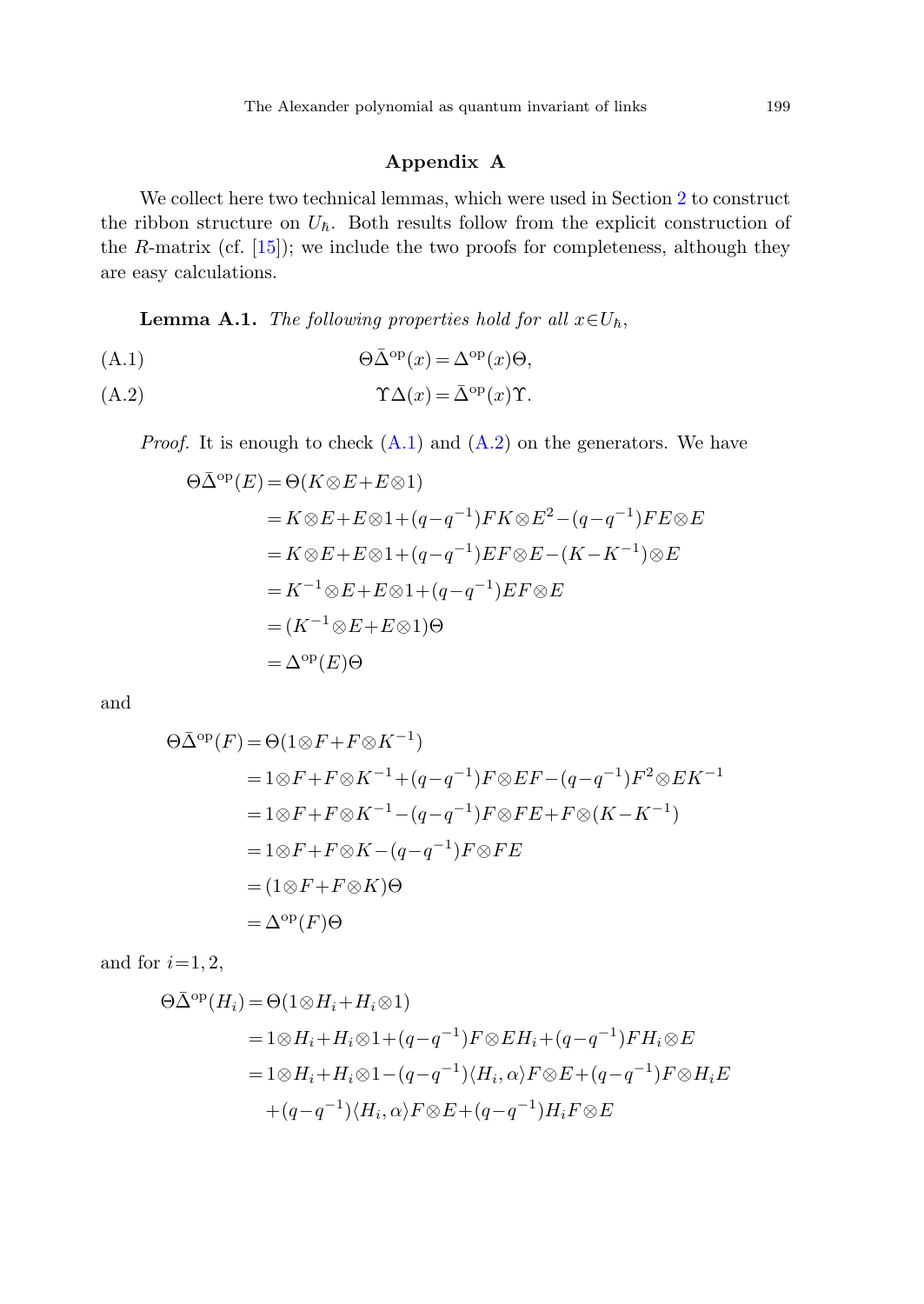$$
= 1 \otimes H_i + H_i \otimes 1 + (q - q^{-1}) F \otimes H_i E + (q - q^{-1}) H_i F \otimes E
$$
  
=  $(1 \otimes H_i + H_i \otimes 1) \Theta$   
=  $\Delta^{\rm op}(H_i) \Theta$ .

Moreover,

$$
\begin{split} \Upsilon \Delta(E) &= e^{\hbar (H_1 \otimes H_1 - H_2 \otimes H_2)} (E \otimes K^{-1} + 1 \otimes E) \\ &= (E \otimes K^{-1}) e^{\hbar ((H_1 + 1) \otimes H_1 - (H_2 - 1) \otimes H_2)} + (1 \otimes E) e^{\hbar (H_1 \otimes (H_1 + 1) - H_2 \otimes (H_2 - 1))} \\ &= (E \otimes 1 + K \otimes E) e^{\hbar (H_1 \otimes H_1 - H_2 \otimes H_2)} \\ &= \bar{\Delta}^{\text{op}}(E) \Upsilon \end{split}
$$

and

<span id="page-23-0"></span>
$$
\begin{split} \Upsilon\Delta(F) &= e^{\hbar(H_1\otimes H_1 - H_2\otimes H_2)} (F \otimes 1 + K \otimes F) \\ &= (F \otimes 1)e^{\hbar((H_1 - 1)\otimes H_1 - (H_2 + 1)\otimes H_2)} + (K \otimes F)e^{\hbar(H_1\otimes (H_1 - 1) - H_2\otimes (H_2 + 1))} \\ &= (F \otimes K^{-1} + 1 \otimes F)e^{\hbar(H_1\otimes H_1 - H_2\otimes H_2)} \\ &= \bar{\Delta}^{\text{op}}(F)\Upsilon. \end{split}
$$

<span id="page-23-2"></span><span id="page-23-1"></span>Finally, for  $i=1, 2$  we have  $\Upsilon \Delta(H_i) = \Delta(H_i) \Upsilon$  since the elements  $H_1$  and  $H_2$  commute with each other. As  $\bar{\Delta}^{\text{op}}(H_i) = \Delta(H_i)$  we get  $\Upsilon \Delta(H_i) = \bar{\Delta}^{\text{op}}(H_i) \Upsilon$  and we are done.  $\Box$ 

**Lemma A.2.** In  $U_{\hbar}$  the following identities hold:

<span id="page-23-3"></span>(A.3) 
$$
(\Delta \otimes id)(\Theta) = \Theta_{13} \Upsilon_{13} \Theta_{23} \Upsilon_{13}^{-1},
$$

$$
(A.4) \qquad (id \otimes \Delta)(\Theta) = \Theta_{13} \Upsilon_{13} \Theta_{12} \Upsilon_{13}^{-1}.
$$

*Proof.* The two computations are similar, so let us check  $(A.3)$  and leave  $(A.4)$  $(A.4)$ to the reader. The left-hand side is simply

(A.5) 
$$
(\Delta \otimes id)(\Theta) = 1 + (q - q)^{-1} F \otimes 1 \otimes E + (q - q^{-1}) K \otimes F \otimes E.
$$

We will now compute the right-hand side. First we have

$$
\begin{split} \Upsilon_{13}(1 \otimes F \otimes E) \Upsilon_{13}^{-1} &= \Upsilon_{13}(1 \otimes F \otimes E)e^{-\hbar(H_1 \otimes 1 \otimes H_1)}e^{\hbar(H_2 \otimes 1 \otimes H_2)}\\ &= \Upsilon_{13}e^{-\hbar(H_1 \otimes 1 \otimes (H_1 - 1))} \big(1 \otimes F \otimes E\big)e^{\hbar(H_2 \otimes 1 \otimes H_2)}\\ &= \Upsilon_{13}e^{-\hbar(H_1 \otimes 1 \otimes (H_1 - 1))}e^{\hbar(H_2 \otimes 1 \otimes (H_2 + 1))} \big(1 \otimes F \otimes E\big)\\ &= K \otimes F \otimes E. \end{split}
$$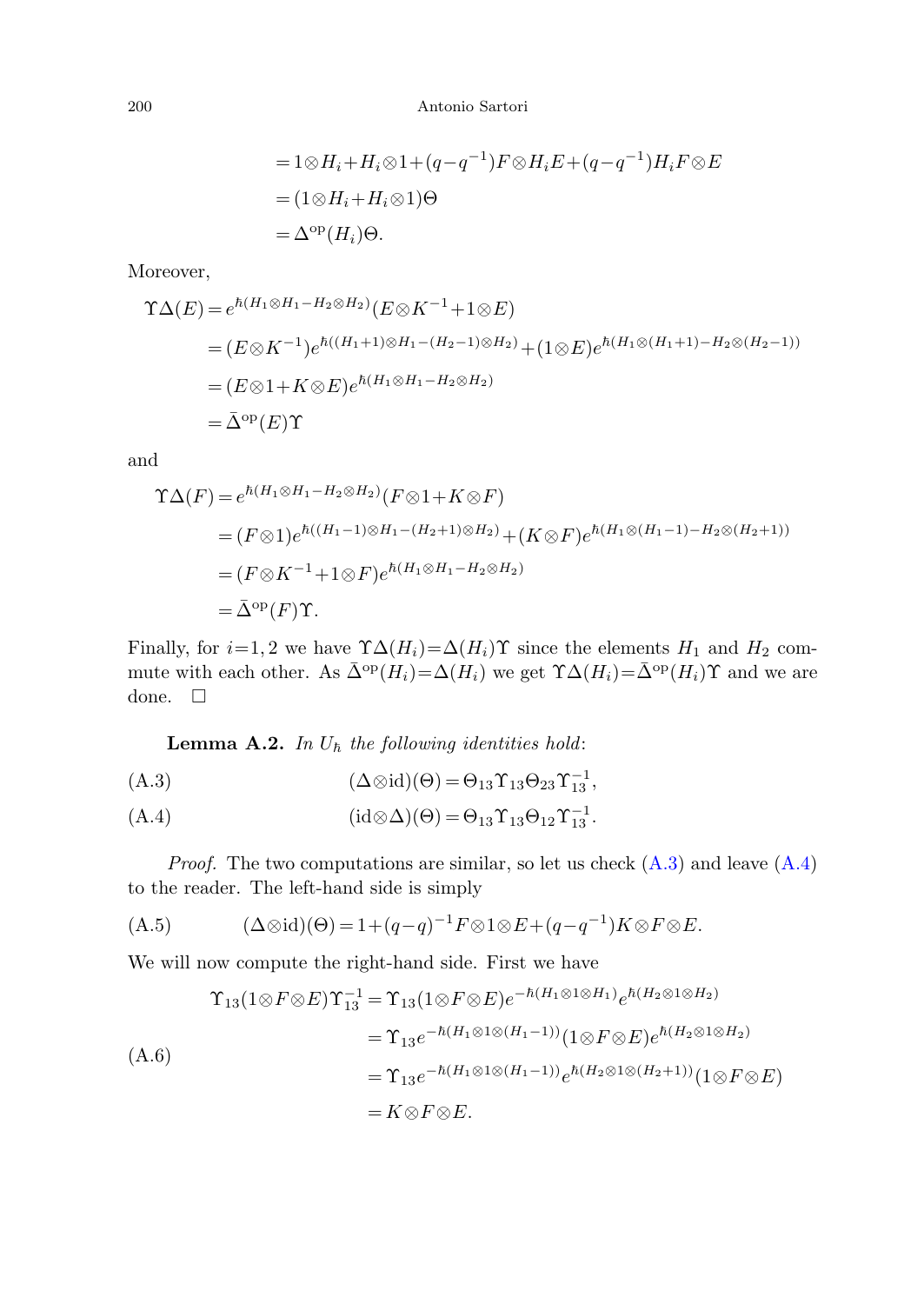<span id="page-24-0"></span>Therefore

<span id="page-24-10"></span>(A.7) 
$$
\Theta_{13} \Upsilon_{13} \Theta_{23} \Upsilon_{13}^{-1} = (1 + (q - q)^{-1} F \otimes 1 \otimes E)(1 + (q - q)^{-1} K \otimes F \otimes E)
$$

<span id="page-24-12"></span><span id="page-24-4"></span>coincides with  $(A.5)$  $(A.5)$  since  $E^2=0$ .  $\Box$ 

#### **References**

- <span id="page-24-7"></span>1. Alexander, J. W., Topological invariants of knots and links, Trans. Amer. Math. Soc. **30** (1928), 275–306.
- <span id="page-24-13"></span>2. Benkart, G., Kang, S.-J. and Kashiwara, M., Crystal bases for the quantum superalgebra  $U_q(\mathfrak{gl}(m, n))$ , *J. Amer. Math. Soc.* **13** (2000), 295–331.
- 3. Benkart, G. and Moon, D., Planar Rook Algebras and Tensor Representations of gl(1|1), Comm. Algebra **41** (2013), 2405–2416.
- <span id="page-24-5"></span>4. Brundan, J. and Stroppel, C., Highest weight categories arising from Khovanov's diagram algebra IV: the general linear supergroup, J. Eur. Math. Soc. (JEMS) **14** (2012), 373–419.
- 5. Chari, V. and Pressley, A., A Guide to Quantum Groups, Cambridge University Press, Cambridge, 1994.
- 6. Conway, J. H., An enumeration of knots and links, and some of their algebraic properties, in Computational Problems in Abstract Algebra (Oxford, 1967 ), pp. 329– 358, Pergamon, Oxford, 1970.
- <span id="page-24-6"></span>7. De Wit, D., Ishii, A. and Links, J., Infinitely many two-variable generalisations of the Alexander–Conway polynomial, Algebr. Geom. Topol. **5** (2005), 405–418.
- <span id="page-24-8"></span>8. Deguchi, T., Braid group representations and link polynomials derived from generalized SU(n) vertex models, J. Phys. Soc. Japan **58** (1989), 3441–3444.
- 9. GEER, N. and PATUREAU-MIRAND, B., Multivariable link invariants arising from  $\mathfrak{sl}(2)$ 1) and the Alexander polynomial, J. Pure Appl. Algebra **210** (2007), 283–298.
- <span id="page-24-3"></span><span id="page-24-2"></span>10. Geer, N. and Patureau-Mirand, B., Multivariable link invariants arising from Lie superalgebras of type I, J. Knot Theory Ramifications **19** (2010), 93–115.
- <span id="page-24-11"></span>11. Gould, M. D., Links, J. R. and Zhang, Y.-Z., Type-I quantum superalgebras, qsupertrace, and two-variable link polynomials, J. Math. Phys. **37** (1996), 987– 1003.
- <span id="page-24-1"></span>12. Kassel, C., Quantum Groups, Graduate Texts in Mathematics **155**, Springer, New York, 1995.
- <span id="page-24-9"></span>13. Kassel, C. and Turaev, V., Braid Groups, Graduate Texts in Mathematics **247**, Springer, New York, 2008.
- 14. Kauffman, L. H. and Saleur, H., Free fermions and the Alexander–Conway polynomial, Comm. Math. Phys. **141** (1991), 293–327.
- 15. Khoroshkin, S. M. and Tolstoy, V. N., Universal R-matrix for quantized (super)algebras, Comm. Math. Phys. **141** (1991), 599–617.
- 16. Lickorish, W. B. R., An Introduction to Knot Theory, Graduate Texts in Mathematics **175**, Springer, New York, 1997.
- 17. Manin, Y. I., Gauge Field Theory and Complex Geometry, Nauka, Moskow, 1984 (Russian). English transl.: 2nd ed., Grundlehren der Mathematischen Wissenschaften **289**, Springer, Berlin, 1997.